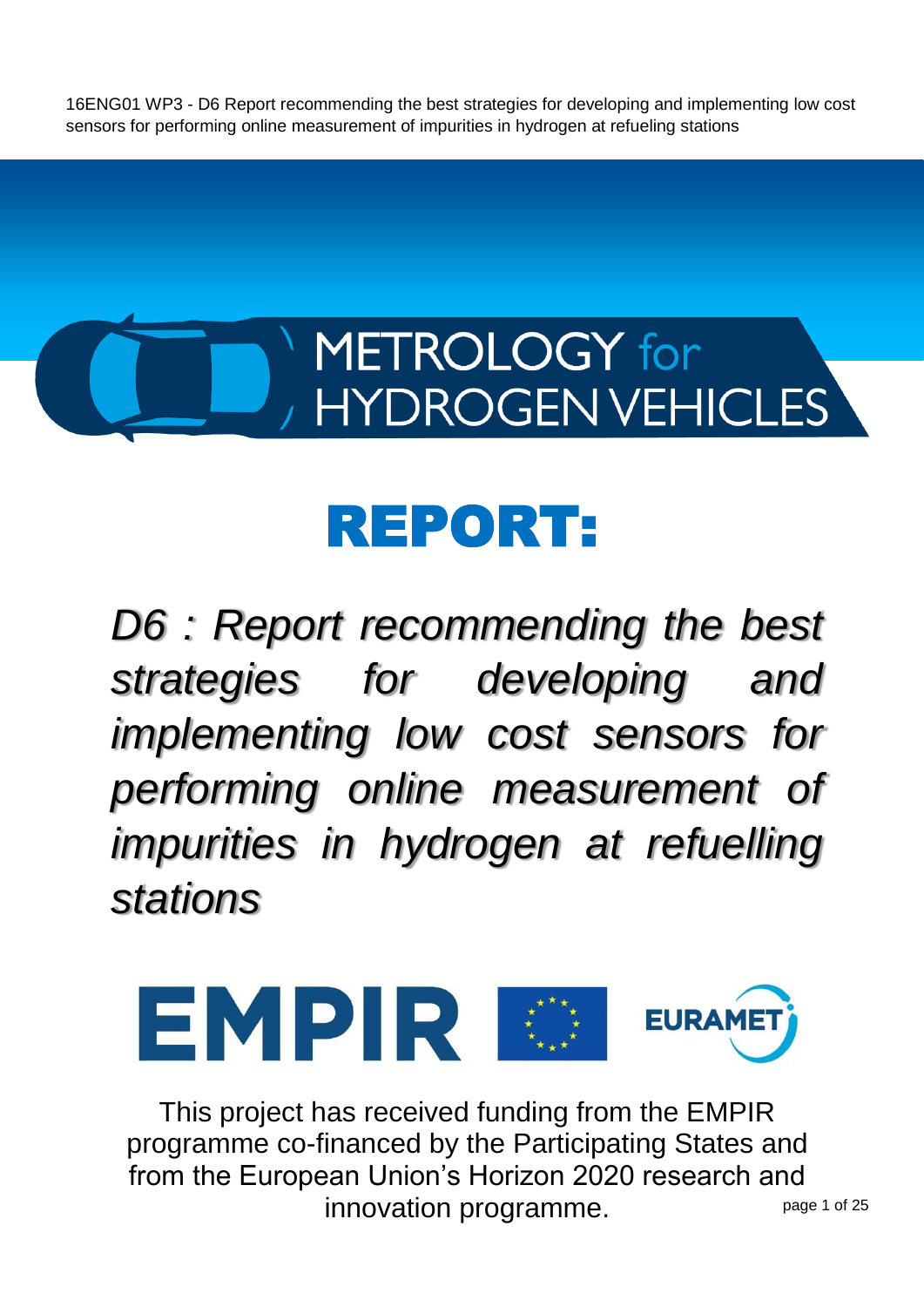# www.metrohyve.eu

This report was written as part of task 3.4 from the EMPIR Metrology for Hydrogen Vehicles (MetroHyVe) project. The three year European project commenced on 1st June 2017 and focused on providing solutions to four measurement challenges faced by the hydrogen industry (flow metering, quality assurance, quality control and sampling). For more details about this project please visit [www.metrohyve.eu.](http://www.metrohyve.eu/)

This work has been carried out by:

| Claire Beurey    | Air Liquide R&D |
|------------------|-----------------|
| Martine Carré    | Air Liquide R&D |
| Marine Catry     | Air Liquide R&D |
| Bruno Gozlan     | Air Liquide R&D |
| Nathalie Luu     | Air Liquide R&D |
| Janneke van Wijk | <b>VSL</b>      |
| Heleen Meuzelaar | <b>VSL</b>      |
| Stefan Persijn   | VSL             |
|                  |                 |

Revision : July 17 2019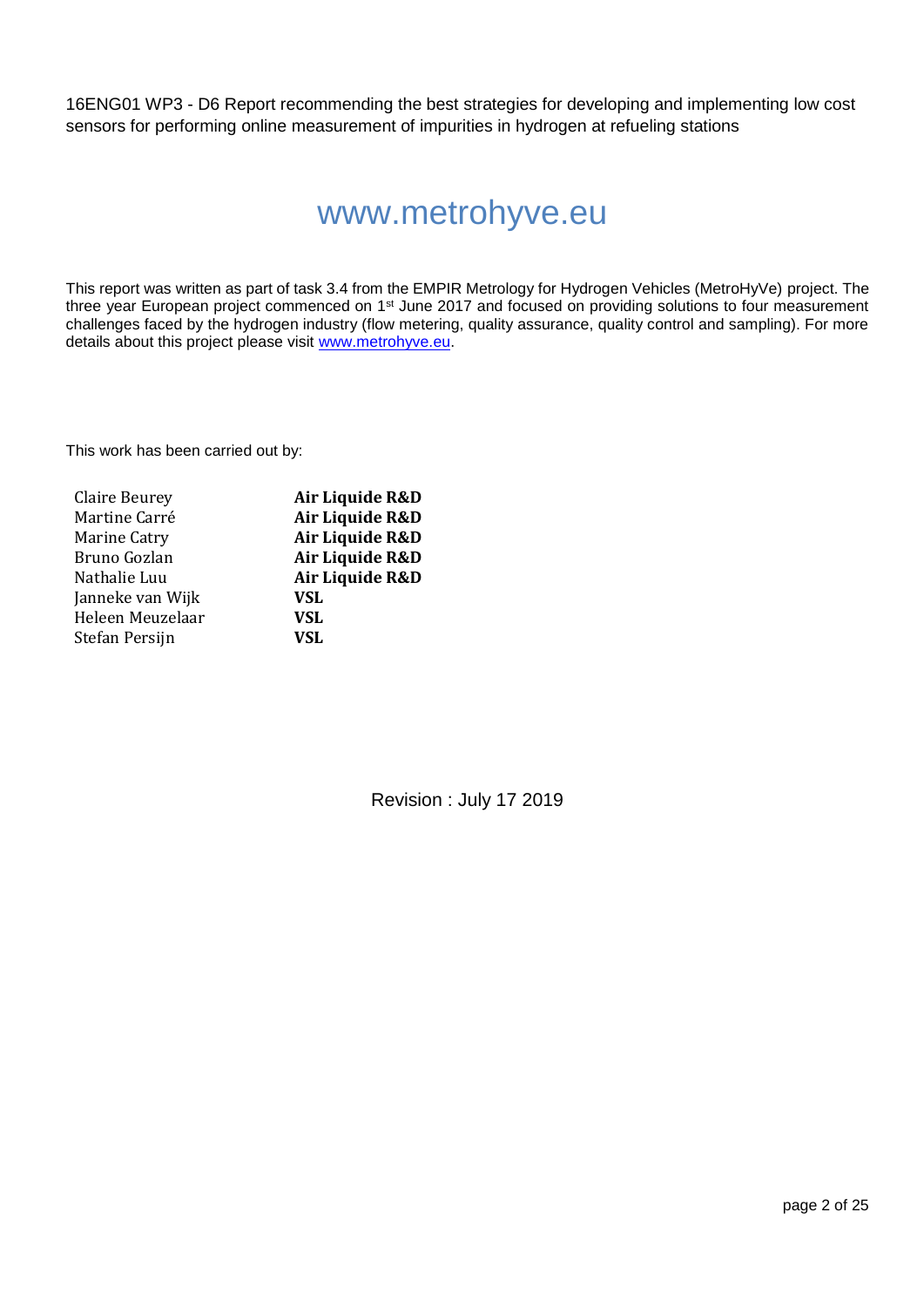# **Table of contents**

| <b>Table of contents</b>                    | 1                            |
|---------------------------------------------|------------------------------|
| <b>Introduction</b>                         | 4                            |
| Glossary                                    | 6                            |
| <b>Study</b>                                | $\overline{7}$               |
| <b>Gas sensors technologies</b>             | 7                            |
| Electrochemical sensor                      | 8                            |
| Amperometric sensors                        | 8                            |
| Galvanic sensors                            | 10                           |
| Catalytic gas sensors                       | 10                           |
| Metal Oxides Semiconductor sensor (MOS)     | 11                           |
| Chilled mirror hygrometer                   | 12                           |
| Aluminium oxide (Al2O3) moisture sensor     | 13                           |
| Phosphorus pentoxide (P2O5) moisture sensor | 13                           |
| Paramagnetic oxygen sensor                  | 14                           |
| Zirconium Oxide (ZrO2) Oxygen Sensor        | 14                           |
| Other technologies                          | 15                           |
| <b>Potential low-cost sensors</b>           | 15                           |
| Acoustic sensors                            | 15                           |
| Ultrasonic methods                          | 15                           |
| Surface Acoustic Wave (SAW) gas sensors     | 16                           |
| Photoacoustic (PA) detection                | 16                           |
| Optical sensors                             | 17                           |
| Infrared (IR) gas sensors                   | 17                           |
| Photo Ionization Detection (PID)            | 18                           |
| <b>Conclusion</b>                           | Error! Bookmark not defined. |
| <b>Bibliography</b>                         | 22                           |
| <b>Appendix 1: Companies/Providers</b>      | 25                           |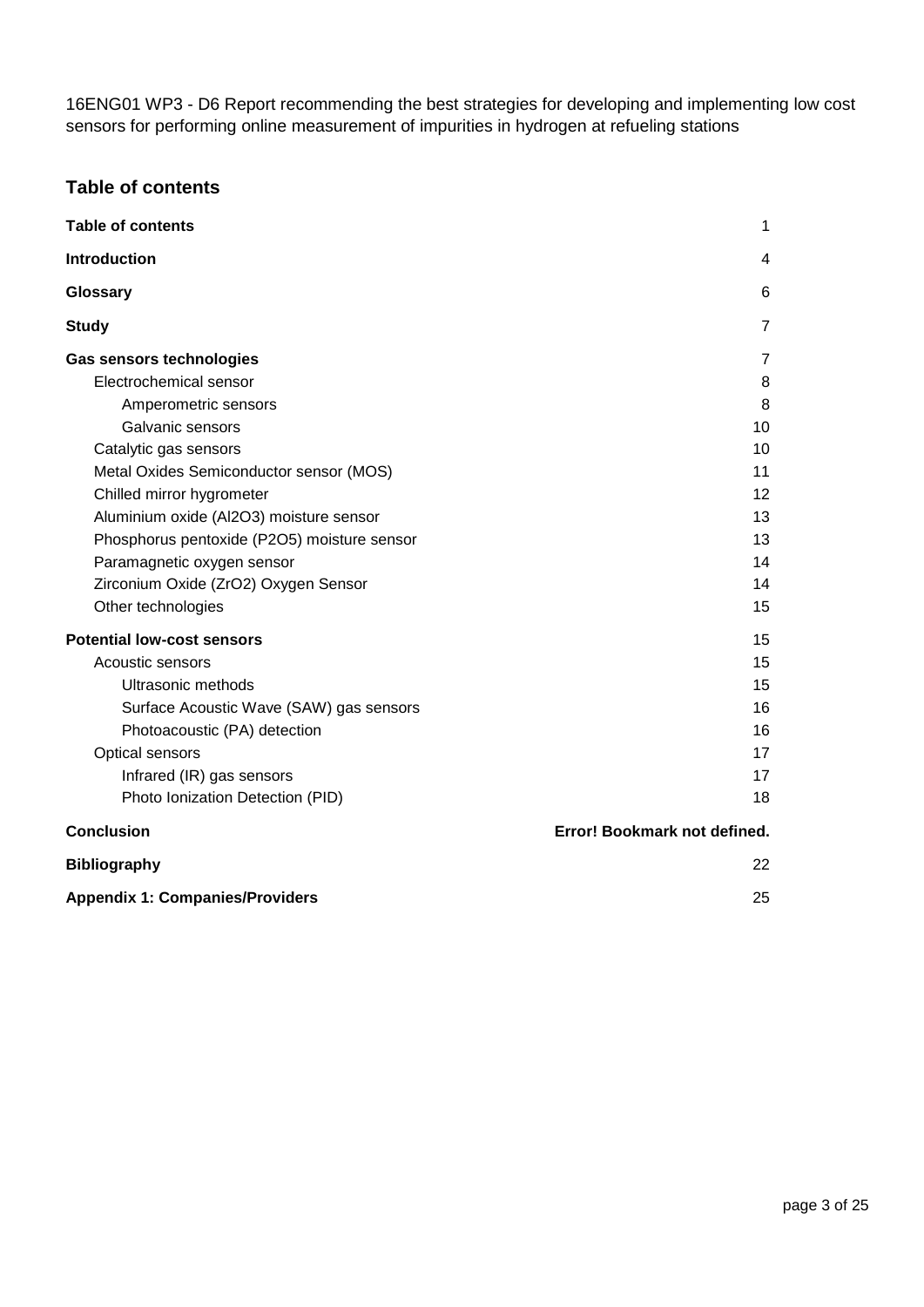### <span id="page-3-0"></span>**Introduction**

In the next decade the EU's top priority is to decarbonize large parts of the energy system. This energy transition faces many challenges, in particular for a diverse market such as individual and collective mobility. One of the main current alternatives is the deployment of hydrogen  $(H<sub>2</sub>)$  for the transport market (boat, car, train, bike, engine, elevator, etc ...). For vehicles high quality hydrogen is needed to ensure efficient energy conversion and to preserve the performance of fuel cells in vehicles. The supply chain should not add pollutants to the hydrogen and at the same time high quality hydrogen is needed to prevent degradation of upstream and downstream facilities throughout the supply chain.

To this end, rules and requirements are currently being implemented throughout the supply chain and include, of course, the quality monitoring of stations (risk analysis, quality control during development tests and during start and / or restart phases of processes and stations, implementation of quality assurance plan, audit, unannounced or scheduled checks, claim, incident, troubleshooting, etc...).

To allow a collective trust in hydrogen as a transport fuel by all market players (authorities, research institutes manufacturing process designer, hydrogen producer, distributor, station operator, vehicle manufacturers, final consumer), traceability is a must. Considering the expectations regarding purity and guarantee of hydrogen supply and distribution, online quality monitoring would bring greater transparency and it would enable to take timely action in case of non-conformance.

Taking into account the high costs of purchasing and operating H<sup>2</sup> purity analyzers, deployment of low-cost sensors would offer large cost benefits provided such sensors are sufficiently sensitive and long-term reliable. This report presents the results of an inventory of the current state of the art on existing commercial technologies and their possible transposition on hydrogen use.

Given the genesis of the  $H_2$  mobility business model, the manufacturers of analyzers had so far not taken into account the need to offer low cost solutions and small footprint in ATEX environment. In fact, current regulations just require from the operators of station a methodology "to put in place the processes in order to guarantee the quality expected at the point of use" but without precising the methodology.

The producers of hydrogen for their mature market have long established means of monitoring and quality control. This market is characterised by large-scale production and limited distribution network, controlled by industrial hydrogen producers, making the traceability simple. However, H<sub>2</sub> quality control for fuel cell systems has different constraints. It necessitates the use of more advanced monitoring methods as it involves a few complementary impurities and/or some very low levels tolerances on already known impurities.

The number of hydrogen refueling stations in operation is steadily growing (example: in Germany more than 70 stations are already in operation in July 2019 and around 30 others are still planned for 2019 [\[1\]\)](https://www.zotero.org/google-docs/?mC6jlL). As a result, the current industrial model in which production, transport and quality control at the refueling station is in the same hand, is no longer viable. The use of the quite expensive laboratory equipment by individual station operators would condemn the market in a purely financial context referring to consumer sensitivity to the cost of energy.

Today, there are online analyzers that integrate with industrial installations, often with a measuring principle that is a consumable and that can be called a low-cost sensor at an intermediate or low speed. But until now, they were mainly used on networks of natural gas and biogas or on high purity gases such as in the electronics industry or in the fields of medical or food gases.

In all these cases, the continuous flow model prevails and therefore the specificity of hydrogen on the intermittence of vehicle loading was not a prerequisite in the design of technical solutions with two significant constraints related to sampling: very high pressure and low temperature.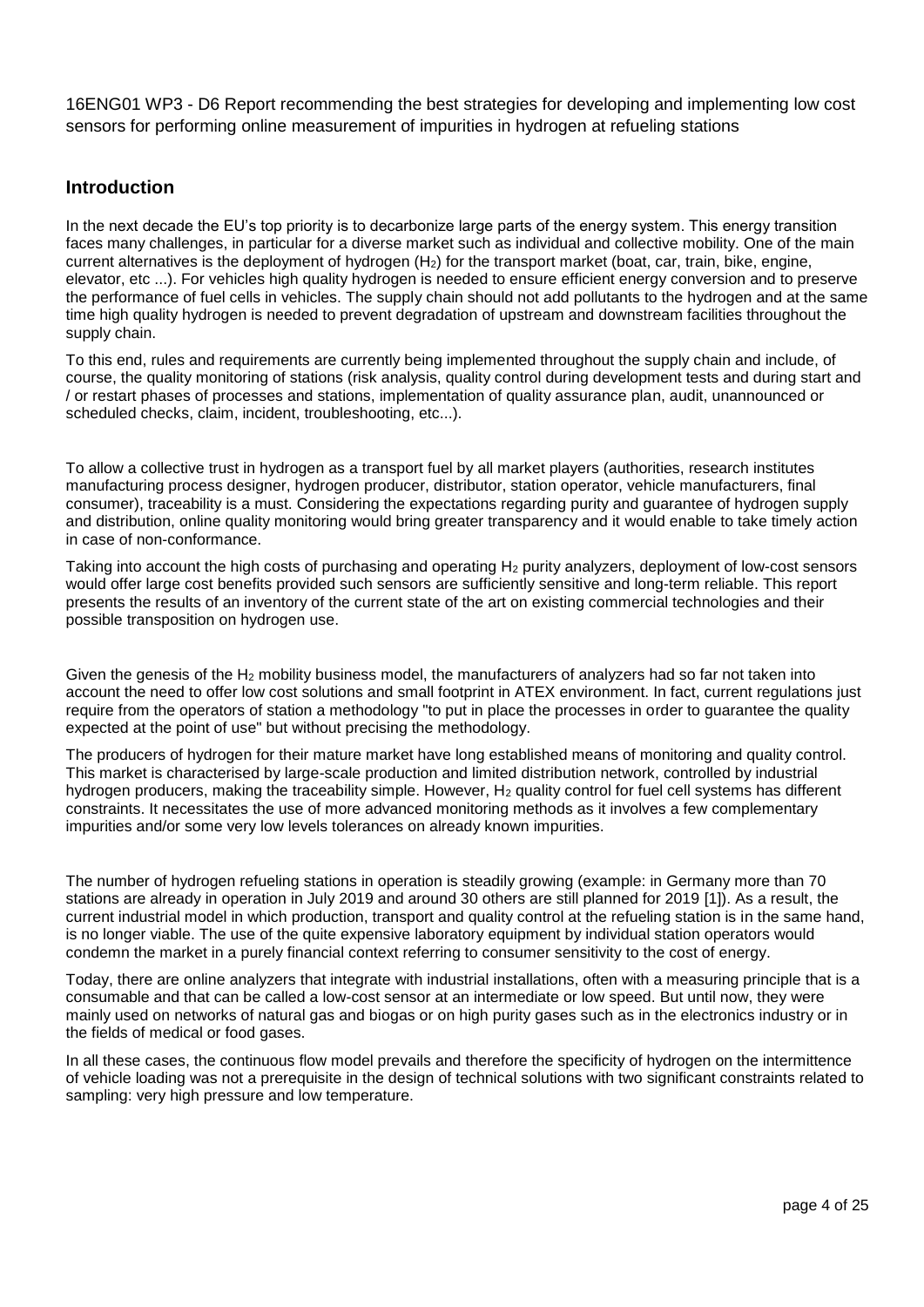The presence of impurities in hydrogen is one of the causes of the chemical degradation of the membrane of the PEM fuel cell. This degradation leads to a decrease of the electrical production efficiency. That's why an ISO standard of the quality control of hydrogen was established. The reference document is the standard ISO / DIS 14687 standard [\[2\].](https://www.zotero.org/google-docs/?jbhg1B) It stipulates the maximum amount of impurities in hydrogen, shown in table 1. The contaminants potentially present in the hydrogen are depending on the process technology and on the further purification steps.

|                                                    | Limits  |                |  |
|----------------------------------------------------|---------|----------------|--|
| <b>Compounds</b>                                   | Min.    | Max. (ppm)     |  |
| Hydrogen (H <sub>2</sub> )                         | 99.97 % |                |  |
| Water $(H2O)$                                      |         | 5              |  |
| Hydrocarbon compounds (excluding CH <sub>4</sub> ) |         | $\overline{2}$ |  |
| Methane (CH <sub>4</sub> )                         |         | 100            |  |
| Oxygen (O <sub>2</sub> )                           |         | 5              |  |
| Helium (He)                                        |         | 300            |  |
| Nitrogen (N <sub>2</sub> )                         |         | 300            |  |
| Argon (Ar)                                         |         | 300            |  |
| Carbon dioxide (CO <sub>2</sub> )                  |         | 2              |  |
| Carbon monoxide (CO)                               |         | 0.2            |  |
| Formaldehyde (HCHO)                                |         | 0.2            |  |
| Formic acid (HCOOH)                                |         | 0.2            |  |
| Total content of CO, HCHO and HCOOH                |         | 0.2            |  |
| Total sulfur compounds (H <sub>2</sub> S base)     |         | 0.004          |  |
| Ammonia (NH <sub>3</sub> )                         |         | 0.1            |  |

Table 1. Extract from the ISO 14687 standard [\[2\]](https://www.zotero.org/google-docs/?4qjS75)

The aim of this study is to identify the most interesting sensors of the market to be tested into the EMPIR project MetroHyVe.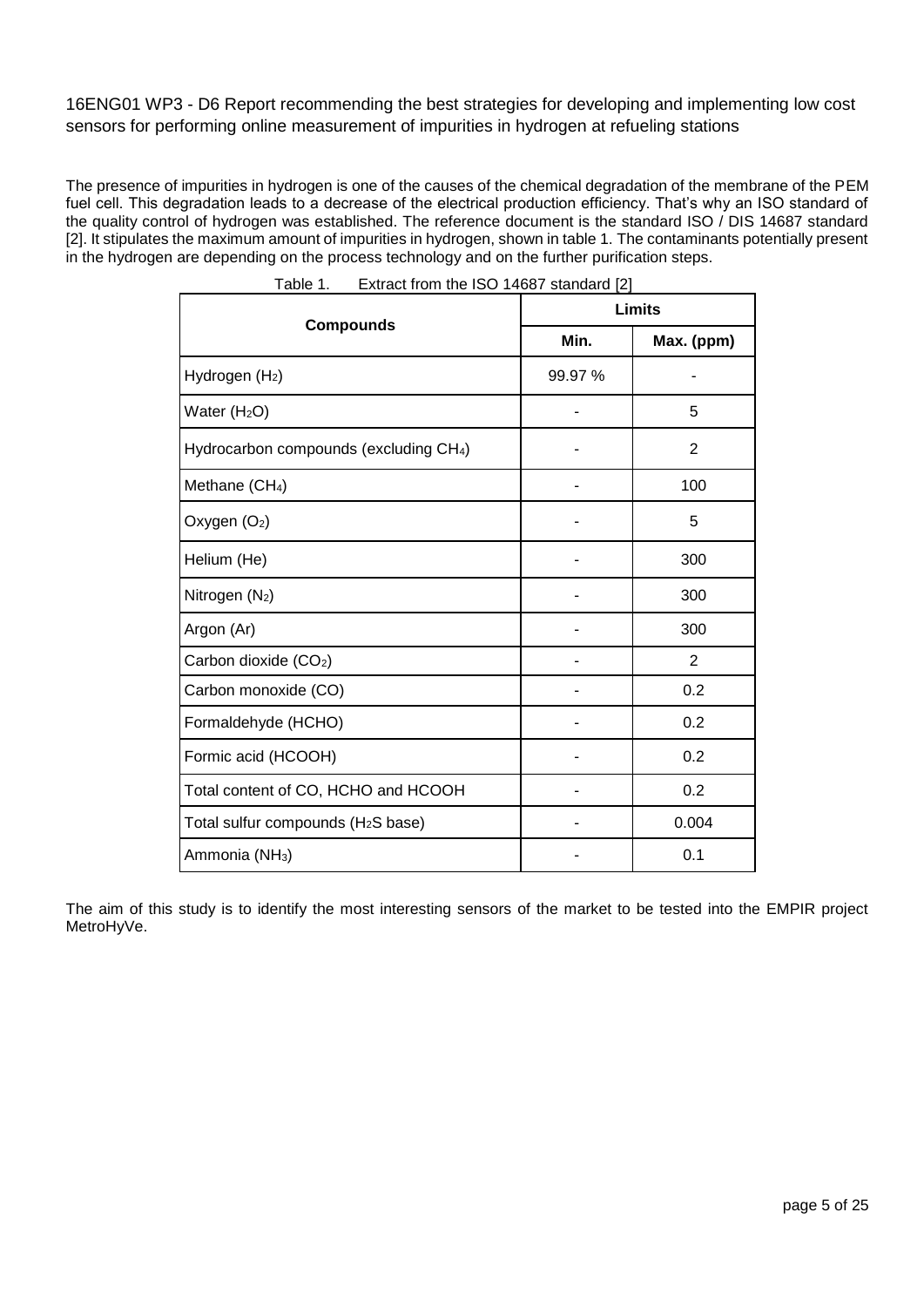# <span id="page-5-0"></span>**1. Glossary**

Gas sensor: Device able to detect a physical characteristic (analogical signal) and which transforms this signal into a measurable electrical signal using a transducer. The electrical signal is proportional to the gas concentration.

Technology Readiness Levels (TRL) [\[3\]:](https://www.zotero.org/google-docs/?DFOYpS) scale evaluating the level of the technology in its development and industrialization. The scale ranges from the basic stage TRL 1 to the most mature stage TRL 9.

Selectivity: sensor ability to detect a specific gas and isolate it from the other gases.

Cross-sensitivity: sensitivity to one substance that predisposes an individual to sensitivity to other substances that are related in chemical structure.

Anode: Electrode where oxidation reaction happens (electrons are released).

Cathode: Electrode where reduction reaction occurs (electrons are acquired).

Electrolyte: A chemical compound that conducts ions from one electrode to the other.

Hydrogen sulfide (H2S): Toxic at 10 ppm and unpleasantly odorous at a threshold of less than 1 ppb. According to ISO 14687-2, the limit for total sulfurs in hydrogen is 4 ppb [\[2\].](https://www.zotero.org/google-docs/?UT0esH)

Carbon monoxide (CO): Colourless, odourless and toxic with a threshold limit value of 25 ppm. CO is harmful to the performance of PEM batteries even at low concentrations. This molecule binds very strongly to platinum sites, thus preventing the oxidation of hydrogen. 0.2 ppm is the CO limit in ISO 14687-2.

Oxygen  $(O_2)$ : Useful for the operation of the PEM but harmful if present in the fuel which can chemically degrade the membrane. Its specified limit in hydrogen is 5 ppm.

Moisture (H<sub>2</sub>O): According to ISO 14687-2, the H<sub>2</sub>O limit is 5 ppm.

EMPIR: European Metrology Programme for Innovation and Research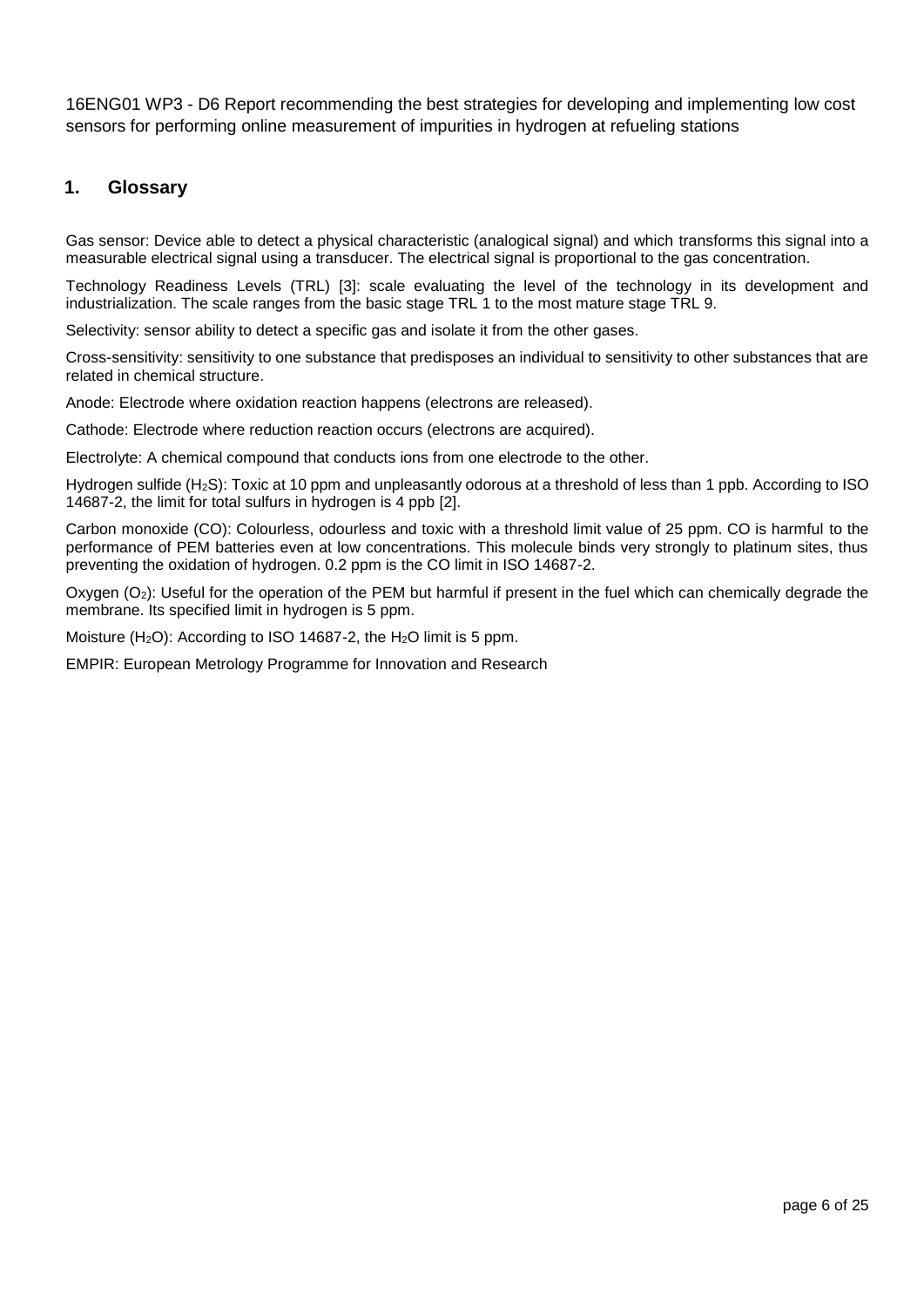# <span id="page-6-0"></span>**2. Study**

The first step of this project was to understand the industrial needs. For this, a study was carried out with the other 28 participants in order to know what they expect: expected cost, technological readiness (TRL), size, target molecules, etc. The questionnaire below (figure 1) was sent to them. Participants had to answer by choosing between 1 and 3 according to the importance of the criteria.

Only one participant has sent an answer which is not informative enough and that is why the information given on the conclusion is based on literature research.

| <b>Air Liquide</b>                         | 16ENG01 MetroHyVe project<br><b>EMPIR</b><br><b>KURAHET</b><br>Requiements of Partners for Low cost Sensor Performances<br>Questionnaire - Draft 1 |  |
|--------------------------------------------|----------------------------------------------------------------------------------------------------------------------------------------------------|--|
| Partner Company                            |                                                                                                                                                    |  |
| Primary contact (Name & tel & mail)        |                                                                                                                                                    |  |
| Expert consulted (Name & tel & mail)       |                                                                                                                                                    |  |
| <b>Safety considerations</b>               | Performances & Charaterisitics                                                                                                                     |  |
| Including vent system                      | Sensitivity under the specification                                                                                                                |  |
| including sealed system                    | Sensitivity at the specification                                                                                                                   |  |
| Including leak detection                   | Sensitivity at a High concentration                                                                                                                |  |
| Other request                              | <b>Accuracy</b>                                                                                                                                    |  |
| Definition of a "sensor"                   | Linearity                                                                                                                                          |  |
| Low Cost                                   | Response delay at the specification (< 1 mn)                                                                                                       |  |
| Small Size                                 | Response delay at a high concentration (< 1 mn)                                                                                                    |  |
| Plug & Play                                | Other request                                                                                                                                      |  |
| TRL Level (Prototype or existing material) | Impurities to monitor                                                                                                                              |  |
| Including data treatment                   | CO                                                                                                                                                 |  |
| Other request                              | N2                                                                                                                                                 |  |
| Management of alarm by HRS operator        | $H_2$ O                                                                                                                                            |  |
| At the Specification concentration         | $H_2S$                                                                                                                                             |  |
| At the High concentration                  | o.,                                                                                                                                                |  |
| Reset agtion                               | Other request                                                                                                                                      |  |
| External Relay                             | <b>Charaterisitics</b>                                                                                                                             |  |
| Other request                              | No Spare part                                                                                                                                      |  |
| Measurement mode                           | Utilities inclued                                                                                                                                  |  |
| Cumulative                                 | Consumables required (amount and cost)                                                                                                             |  |
| instantaneous                              | Monitoring data                                                                                                                                    |  |
| Other request                              | Maintenance (OPEX)                                                                                                                                 |  |
|                                            | No Metrology program (OPEX)                                                                                                                        |  |
|                                            | No Purging integradted                                                                                                                             |  |
|                                            | Calibration requierement (Frequence and cost)                                                                                                      |  |
|                                            | Other request                                                                                                                                      |  |
|                                            |                                                                                                                                                    |  |

Figure 1. Questionnaire about low cost sensor expectations

# <span id="page-6-1"></span>**3. Gas sensors technologies**

Because the survey and the discussion at the stakeholder advisory board did only present a broad idea about what a 'low cost sensor' comprises, the study brings together a wide spectrum of devices ranging from the simple electrochemical cell to the analyzer. Indeed, "sensor" can be equivalent to "detector" or cell/probe. A sensor is defined as a device which can quantitatively measure a certain physical quantity. However, a cell cannot be used alone in a hydrogen refueling station, it has to be associated with a transducer (a device which converts one physical quantity to another form of physical quantity), to be ATEX certified etc. The price is between a few euros (for the cell/ probe only) and several hundred euros.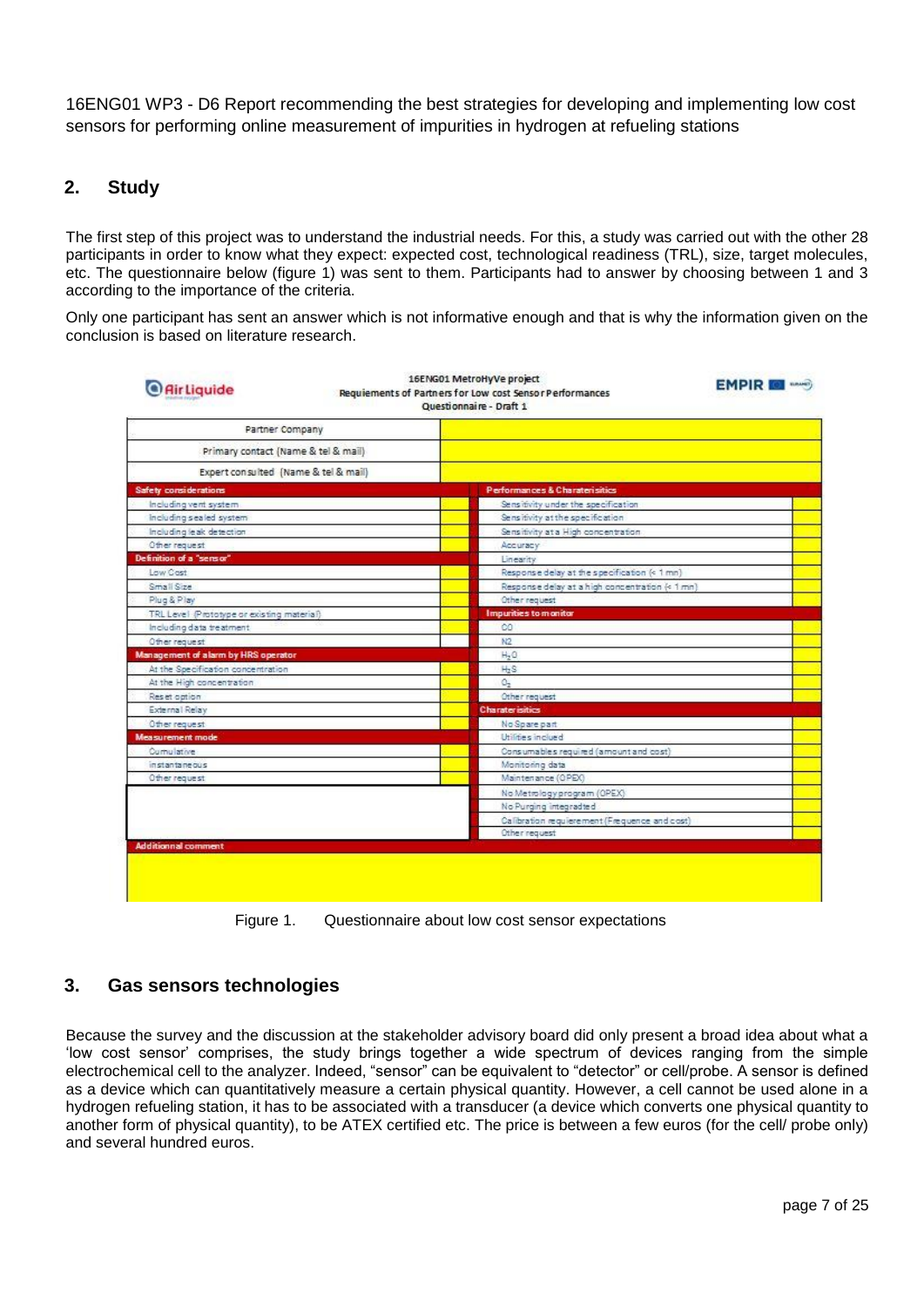<span id="page-7-0"></span>In this part, the technologies encountered at the manufacturers will be detailed. Firstly, the operating principles of technologies will be presented. Then an evaluation why it can be used (or not) for  $H_2$  purity control. Finally, the average price and the list of models encountered (non-exhaustive list) are provided.

# **3.1. Electrochemical sensor**

Two kinds of electrochemical gas sensors exist: electrolytic (electrical energy is consumed) and galvanic (electrical energy is produced) [\[4\],](https://www.zotero.org/google-docs/?t2w2Z0) illustrated in figure 2 below. Electrolytic cell is divided into several types:

- Amperometric (measure current): the most used, detailed in section 3.1.1.
- Potentiometric (measure voltage)
- Conductometric (measure conductivity)

An electrochemical cell typically consists of electronic conductors (also called electrodes) and an ionic conductor (called an electrolyte).



| Electrolytic cell                                                  | Galvanic cell                                                      |
|--------------------------------------------------------------------|--------------------------------------------------------------------|
| Energy used to drive non-spontaneous redox reactions               | Energy released by spontaneous redox reactions                     |
| Electrical energy is converted into chemical energy in<br>the cell | Chemical energy is converted into electrical energy in the<br>cell |
| The electrodes are present in the same compartment                 | The electrodes are present in different compartments               |

Figure 2. Comparison of electrolytic and galvanic principles [\[5\]](https://www.zotero.org/google-docs/?MNfjiw)

<span id="page-7-1"></span>A major advantage of electrochemical cells is their low power consumption. However, a minimum amount of  $O_2$  is necessary to ensure a proper working of the cells.

#### **3.1.1. Amperometric sensors**

An amperometric sensor is composed of an electrolyte and of 2 or 3 electrodes (figure 3):

- A sensing/working electrode: reacts with the target gas to generate a current;
- A counter electrode:
- A reference electrode (usually Ag/AgCl) provides a fixed potential.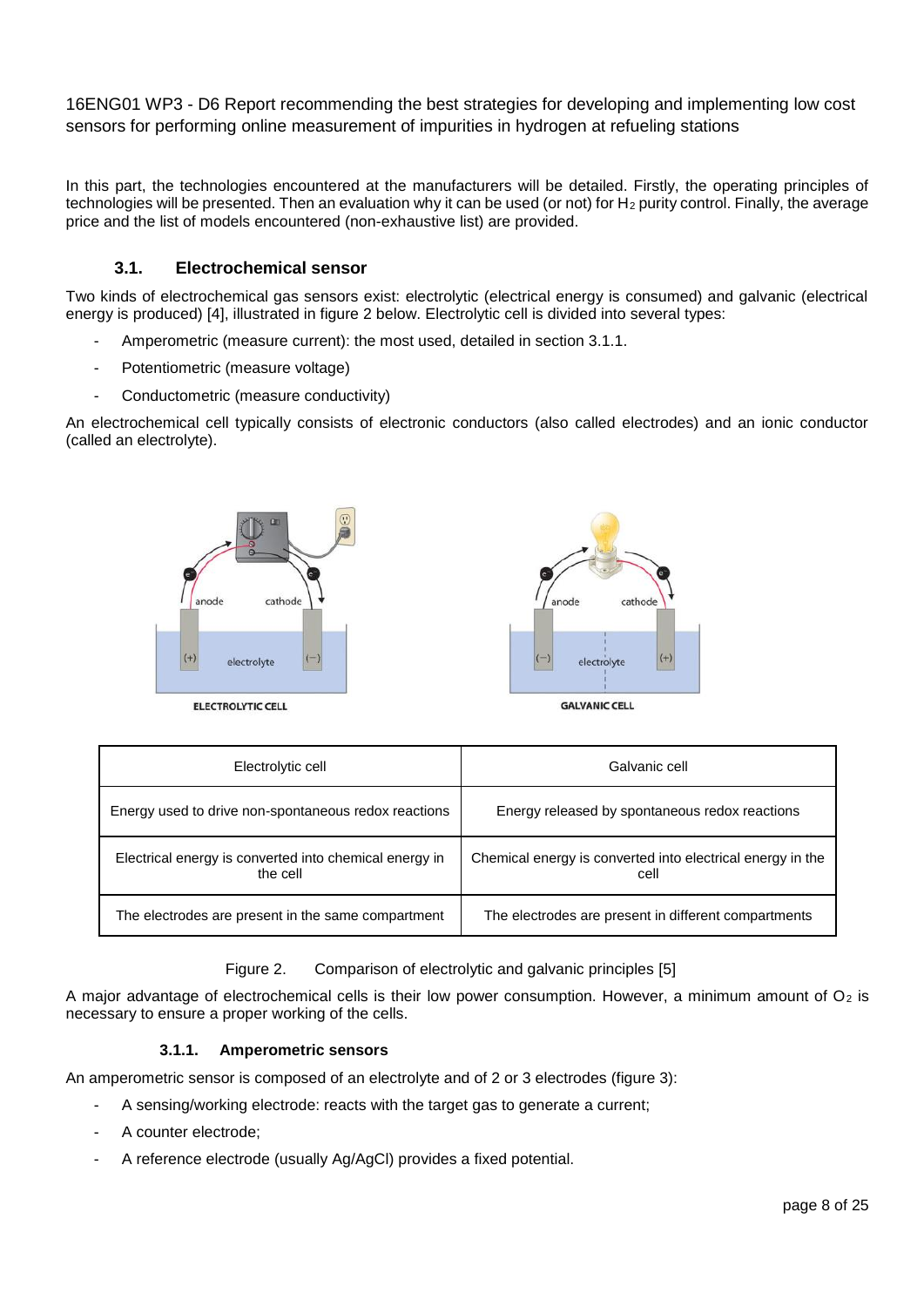When gas comes in contact with electrodes, oxidation-reduction process occurs and the resulting current is measured (proportional to the gas concentration).



Figure 3. Amperometric sensor principle [\[6\]](https://www.zotero.org/google-docs/?G6t2Fd)

Hydrogen application: because oxygen is required in the reaction with the target gas, electrochemical sensors are widely used for the monitoring of indoor air quality and gas leaks. If the oxygen supply to the counter-electrode is cut off, the current cannot be sustained. Therefore, for the sensor to operate a minimum amount of  $O<sub>2</sub>$  needs to be provided.

Concerning CO or H2S sensors:

- Usually, they are designed to be used in standard atmospheric air  $(20.9\% \text{ O}_2)$ .
- But sometimes, CO and H<sub>2</sub>S sensors need oxygen to function only as much as the target gas. For example, if the need is to measure 100 ppm CO, only 100 ppm of  $O<sub>2</sub>$  must be present.
- Another major drawback of this technology is its cross-sensitivity: CO and H<sub>2</sub>S sensors are cross-sensitive to CO, H2S, H2, CO<sup>2</sup> and other molecules, according to the datasheets of reviewed sensors. The cross-sensitivity to H<sub>2</sub> is an issue for detecting ppm levels in hydrogen matrix, although some manufacturers offer models with low cross-sensitivity to H<sub>2</sub>.

This technology is not usable for the detection of CO or H2S in high hydrogen matrix.

Concerning the oxygen detection:

For some sensors the resolution is not sufficient as these are only designed to measure in increments of 0.1% (which is equivalent to 1000 ppm), so the required accuracy cannot be reached.

Average cost: between 30  $\epsilon$  and 200  $\epsilon$  the cell.

The following table gives references for  $H_2S$ , CO and  $O_2$  sensors using amperometric technology. For each company, only the model which is the closest to the ISO specification is given.

|           | CO - control threshold 0.2 ppm                                                                                                                         | $O2$ - control threshold 5 ppm            |
|-----------|--------------------------------------------------------------------------------------------------------------------------------------------------------|-------------------------------------------|
| ppm $[7]$ | ECM, from 0.05 to 25 ppm [8]                                                                                                                           |                                           |
| ppm [9]   | FECS40-1000, from 1 to 1000 ppm<br>[10]                                                                                                                |                                           |
| [11]      | GS+4CO2H, from 2 to 500 ppm [12]                                                                                                                       | designed for % measurement<br>[13]        |
| ppm [14]  | SGX-7CO, from 2 to 1000 ppm [15]                                                                                                                       | EC410, designed for %<br>measurement [16] |
|           | $H2S$ - control threshold 4 ppb<br>EHS/EHS2, from 0.04 to 10<br>FECS50-100, from 0.1 to 100<br>GS+4DT, from 0.5 to 200 ppm<br>SGX-7H2S, from 0.5 to 50 |                                           |

Table 2. Sensors using amperometric technology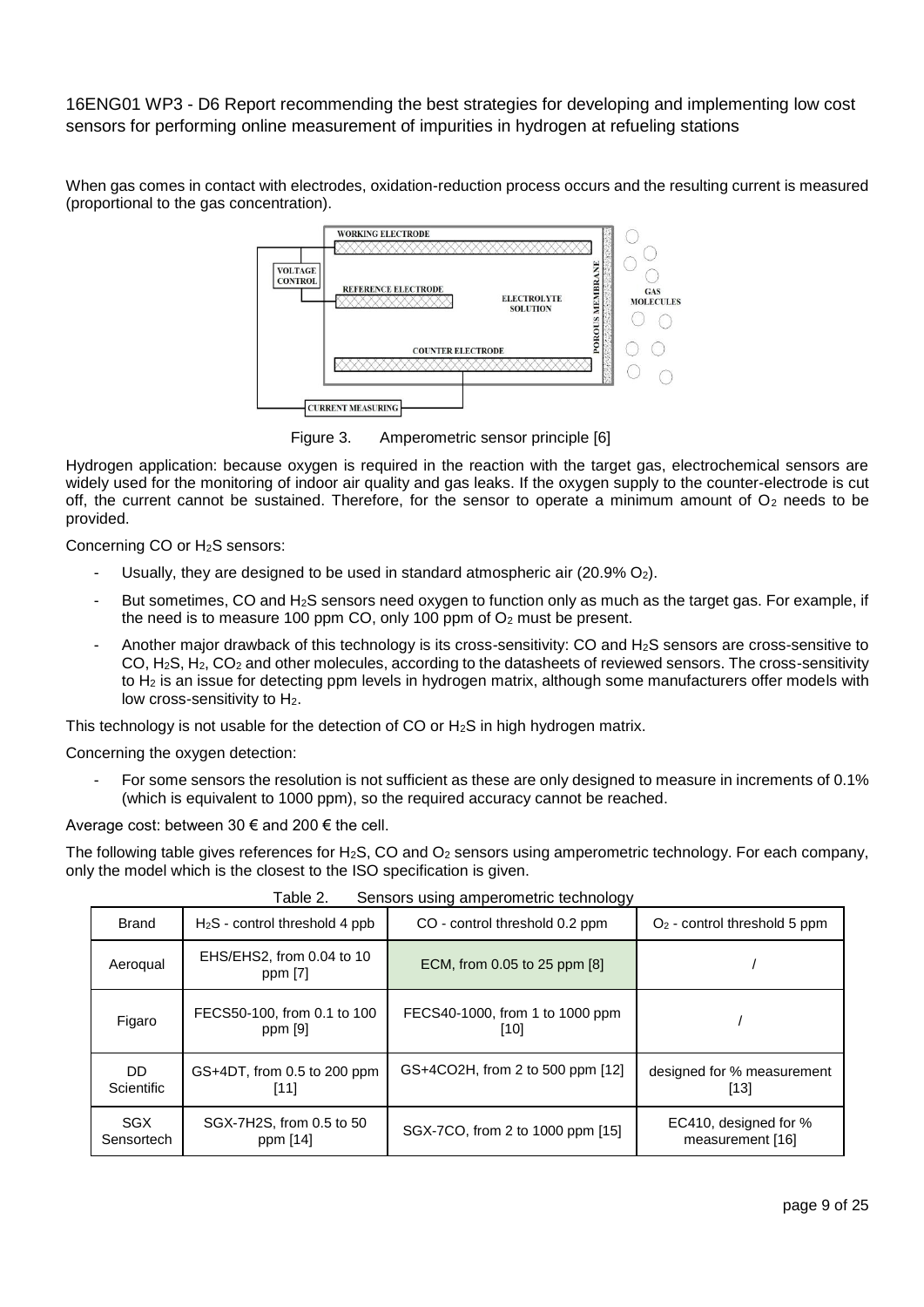| City<br>Technology | 4HLM CiTiceL, from 0.2 to<br>100 ppm [17]  | 4CF+ CiTiceL, from 2 to 500 ppm<br>[17] | CNLH CiTiceL, from 0 to 2<br>ppm [17]         |
|--------------------|--------------------------------------------|-----------------------------------------|-----------------------------------------------|
| Dräger             | $H2S$ , detection limit at 0.5 ppm<br>[18] | CO, detection limit at 5 ppm [18]       | $O2$ LS, detection limit at 0.2%<br>[18]      |
| AMI                | 3010 BR, detection limit at 50<br>ppb [19] |                                         | T series, detection limit at 0.05<br>ppm [20] |
| Kane               |                                            | KANE9206, until 4000 ppm [21]           |                                               |
| Honeywell          |                                            | <b>PS-RM04H [22]</b>                    |                                               |

#### **3.1.2. Galvanic sensors**

<span id="page-9-0"></span>Galvanic cells (also called voltaic cells or Micro Fuel Cell) are electrochemical cells in which spontaneous oxidationreduction reactions produce electrical energy. The sensor consists of an anode (usually Pb for oxygen), a cathode and an electrolyte, together with a diffusion limiting capillary.

Hydrogen application: like amperometric sensors, a minimum amount of oxygen is required.

Average cost: 200 - 400 €

The following table gives references for H<sub>2</sub>S, CO and O<sub>2</sub> sensors using galvanic technology. For each company, only the model which is the closest to the specification is given.

| יש שושמו<br>concord doing garvanic toomtology |                                                                |                                |                                              |
|-----------------------------------------------|----------------------------------------------------------------|--------------------------------|----------------------------------------------|
| <b>Brand</b>                                  | $H2S$ - control threshold 4 ppb                                | CO - control threshold 0.2 ppm | $O2$ - control threshold 5 ppm               |
| Alphasense                                    | H <sub>2</sub> S-B <sub>4</sub> , noise level: 1 ppb<br>$[23]$ | CO-B4, noise level: 4 ppb [24] | designed for % measurement<br>[9]            |
| Figaro                                        |                                                                |                                | SK-25F, up to 30% O <sub>2</sub> [12]        |
| Analytical<br><b>Industries</b>               |                                                                |                                | GPR-1500 Series, from 0.05<br>to 10 ppm [25] |
| Southland<br>Sensing<br>Ltd.                  |                                                                |                                | TO2-133, from 0 to 10 ppm<br>[26]            |
| Systech<br><b>Illinois</b>                    |                                                                |                                | EC91, from 0 to 20 ppm [27]                  |

Table 3. Sensors using galvanic technology

### **3.2. Catalytic gas sensors**

<span id="page-9-1"></span>Catalytic sensors are mainly used to detect combustible gases,  $CH_4$ ,  $H_2$ ,  $H_2S$ , or hydrocarbons. The sensor consists of a detector cell (platinum wire coil) coated with an oxidation catalyst such as alumina and a reference cell. These two cells are placed in a Wheatstone bridge circuit used to indicate the resistance change (figure 4).

In air, the detector cells are designed to have equal electrical resistance: no current flows through the meter. When a sample containing detectable gases reacts with the catalyst, the electrical resistance increases proportionally with the gas concentration [\[28\].](https://www.zotero.org/google-docs/?U9zFrU)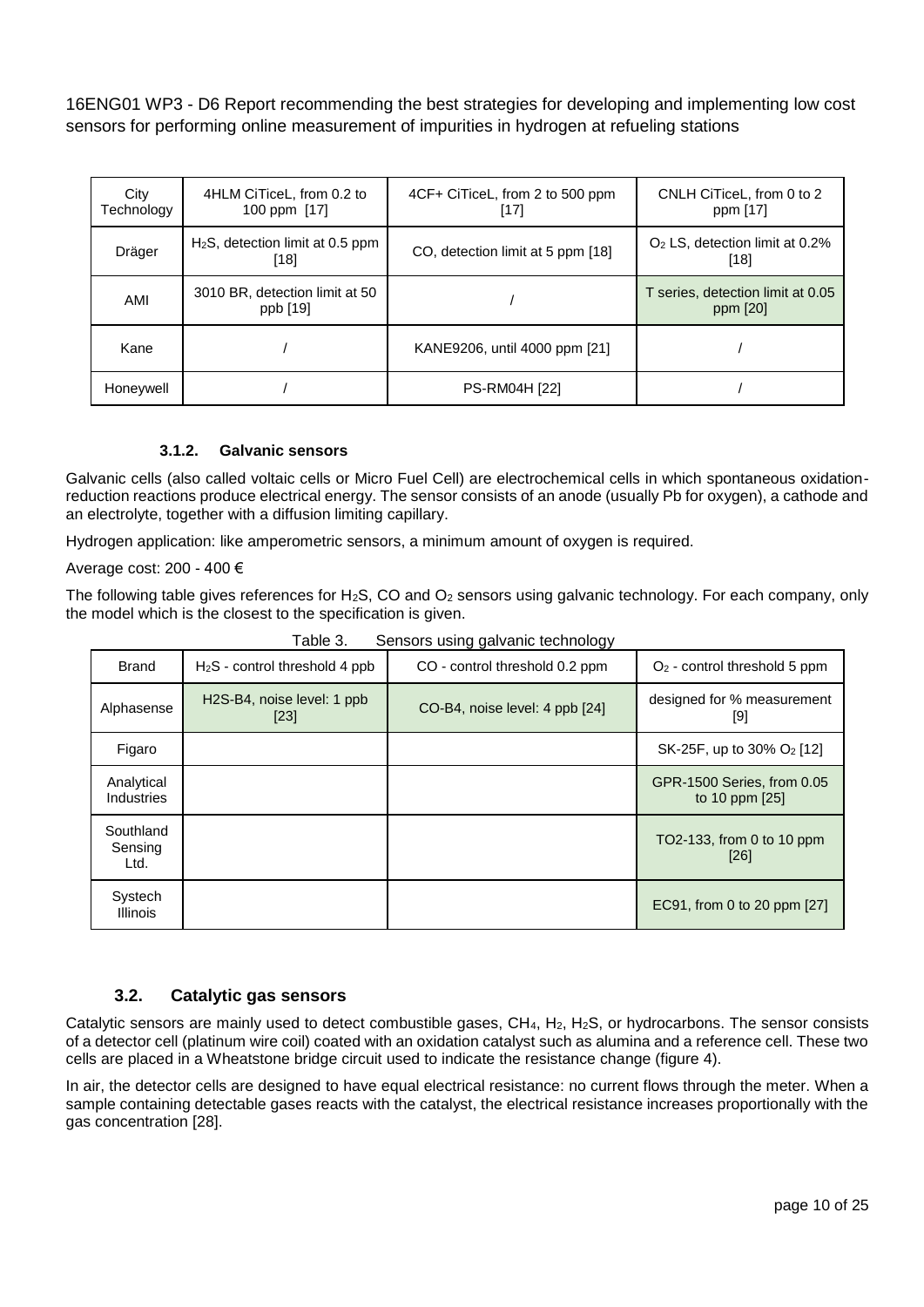

Figure 4. Catalytic sensor principle [\[29\]](https://www.zotero.org/google-docs/?BTuQvt)

Hydrogen application: Because it's not a selective sensor and because a minimum level of  $O<sub>2</sub>$  is necessary for oxidation, catalytic sensors are not adapted to our application.

Average cost: 20-40 €

The following table gives references for CO sensors using catalytic technology. For each company, only the model which is the closest to the specification is given.

| $50.1001$ ability batallytic toolorgy |            |                                                                      |  |
|---------------------------------------|------------|----------------------------------------------------------------------|--|
| Company                               | Alphasense | SGX sensortech                                                       |  |
| Model                                 | CH-A3 [30] | VQ500 or VQ600 Series.<br>designed for 0.1 to %<br>measurements [31] |  |

| Table 4. | Sensor using catalytic technology |
|----------|-----------------------------------|
|----------|-----------------------------------|

### **3.3. Metal Oxides Semiconductor sensor (MOS)**

<span id="page-10-0"></span>Carbon monoxide concentration in air can be detected by measuring the resistance change of MOS-type gas sensors. Metal Oxide Semiconductor is an electrical conductivity sensor, composed of a sensitive conducting layer (a metal oxide) applied to a non-conducting substrate (silicon) between two electrodes. Most sensors have been based on tin dioxide (SnO<sub>2</sub>) which reacts under the presence of combustible gases such as CH<sub>4</sub>, C<sub>3</sub>H<sub>8</sub>, CO and H<sub>2</sub>.

In ambient air, oxygen is adsorbed at the surface of the semiconducting material. The substrate is heated to cause reaction between the gas and the material. Its resistance will change with the absorption of gas at the surface: decrease in presence of reducing gases such as CO (figure 5). This change is proportional to the concentration of the gas to be detected [\[32\].](https://www.zotero.org/google-docs/?WhLLfS)



Figure 5. MOS sensor principle [\[33\]](https://www.zotero.org/google-docs/?C8WCLB)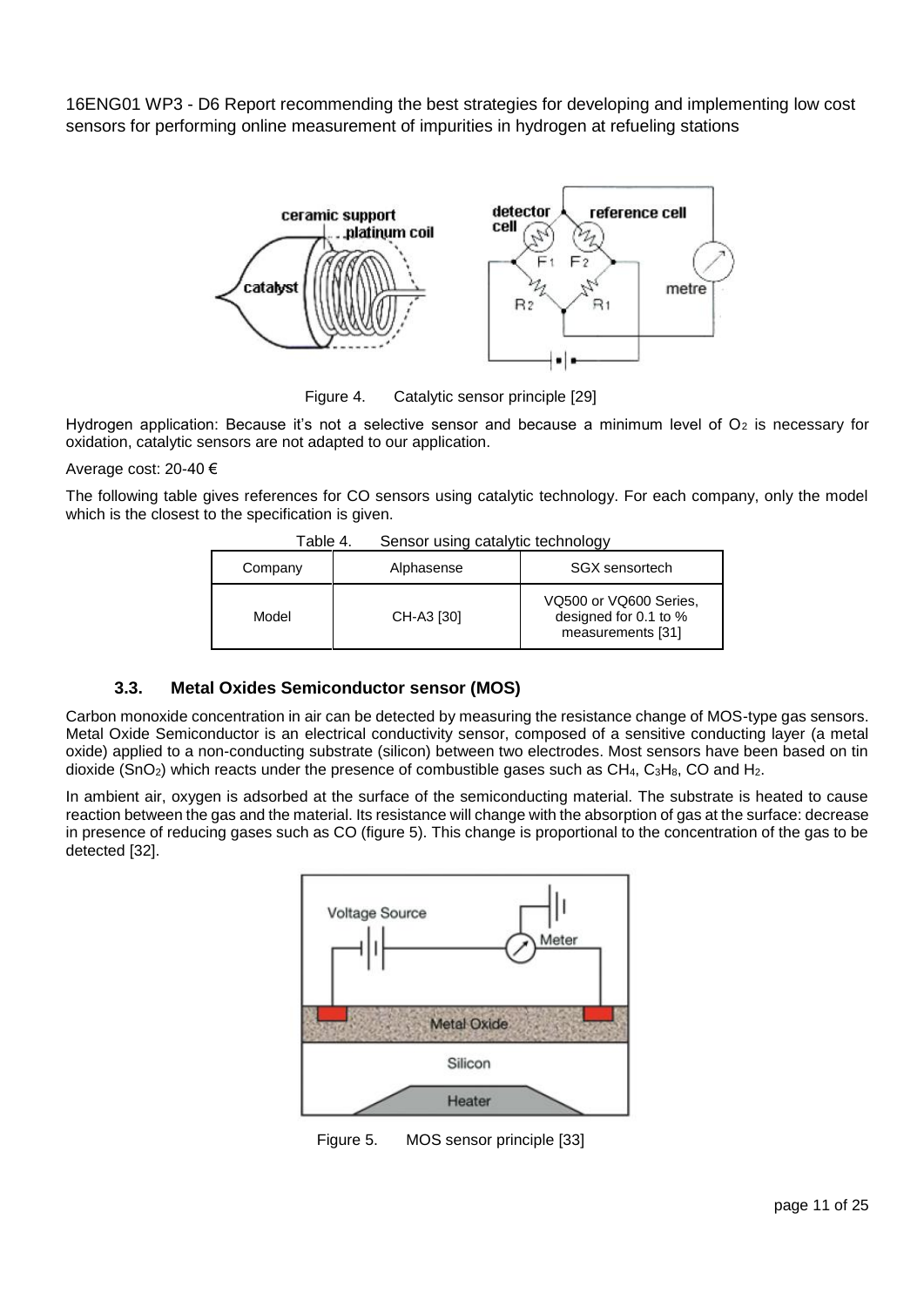Hydrogen application: Because it's not a selective sensor and because they require the presence of ambient oxygen (21%) in their operating environment in order to function properly, we cannot use this sensor for our application, unless by providing a minimum amount of O2.

#### Average cost: 2€

The following table gives references for CO sensors using MOS technology.

| Table 5. | CO sensors using MOS technology |  |  |
|----------|---------------------------------|--|--|
|----------|---------------------------------|--|--|

| Company | Hanwei electronics               | Figaro                                   | <b>SGX</b> sensortech                 |  |
|---------|----------------------------------|------------------------------------------|---------------------------------------|--|
| Model   | MQ-7 from 20 to 2000 ppm<br>[34] | TGS3870-B00, from 50 to<br>1000 ppm [35] | MiCS-5524, from 1 to 1000<br>ppm [36] |  |

#### **3.4. Chilled mirror hygrometer**

<span id="page-11-0"></span>Dew point is the temperature at which the atmosphere is saturated with water vapour, when it is cooled without changing its pressure or vapour content. Chilled mirror hygrometers determine the dew point by cooling, at constant pressure, a reflective condensation surface until water begins to condense. The condensed fine water droplets are detected optically by a photodetector and in this condition the temperature of the mirror (measured by a platinum resistance thermometer: PRT) is equal to the dew point temperature of the gas [\[37\],](https://www.zotero.org/google-docs/?OeHDFM) as shown on the figure 6.



Figure 6. Hygrometer sensor principle [\[38\]](https://www.zotero.org/google-docs/?9gzdpm)

Hydrogen application: The drawbacks of this sensor are the stabilization time (around minutes, not always true for new technologies) and the absence of ATEX certification.

#### Average cost: > 8 k€

The following table gives references for H2O sensors using chilled mirror hygrometer technology.

| Company | ı uviy v.<br><u>riza scrisors daing crimed minior riggiometer technology</u><br>Michell Instruments | <b>GE Company</b> |
|---------|-----------------------------------------------------------------------------------------------------|-------------------|
| Model   | S4000 TRS, from -100 to 20°C [39]                                                                   | Optica [40]       |

Table 6. H2O sensors using chilled mirror hygrometer technology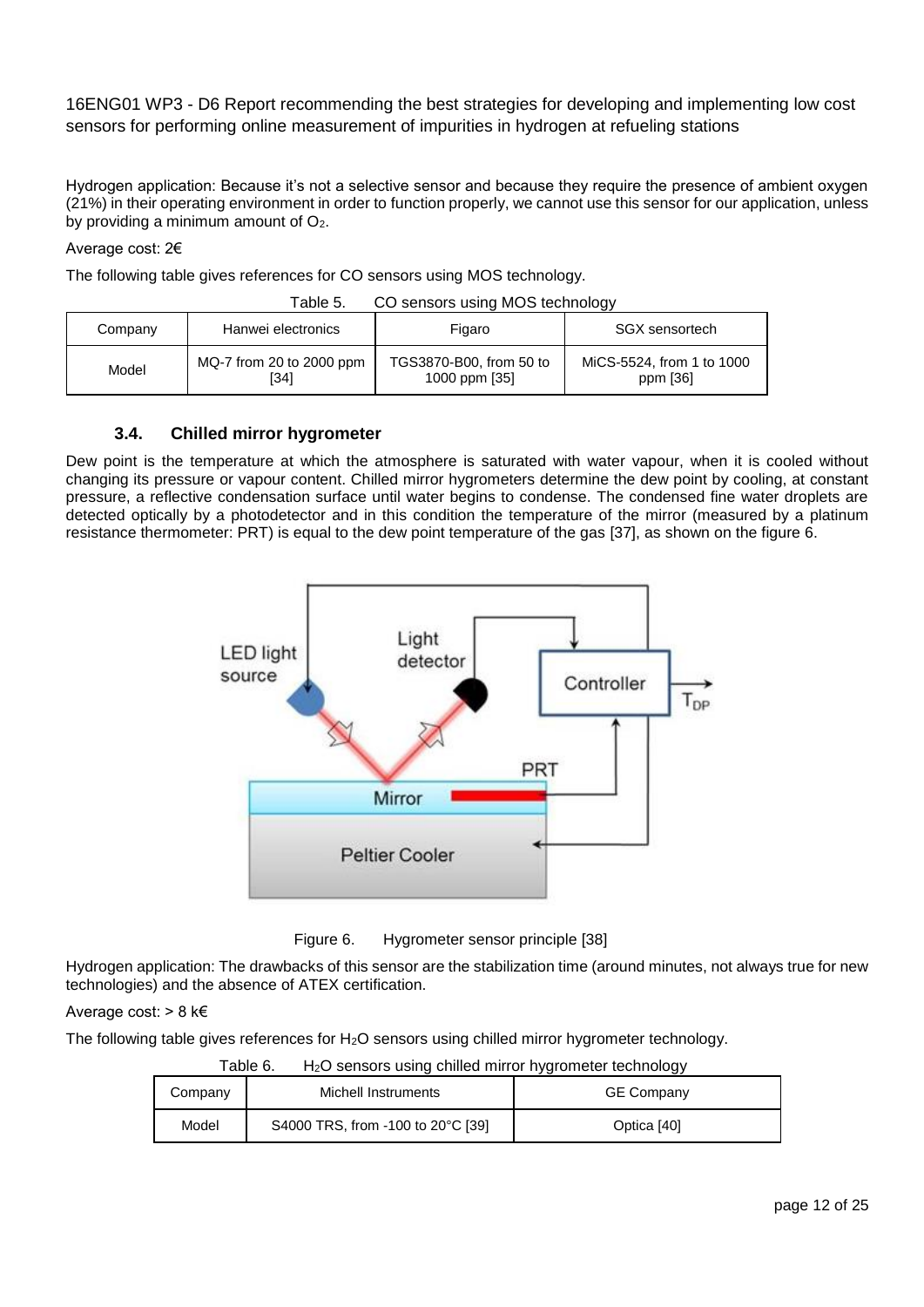# **3.5. Aluminium oxide (Al2O3) moisture sensor**

<span id="page-12-0"></span>The aluminium oxide sensor (also called Alox or Impedance hygrometer) provides accurate determination of ppm humidity in most industrial gases. It is based on two electrodes, a porous aluminium oxide layer (which absorbs H<sub>2</sub>O) and a permeable gold film, as illustrated in figure 7 below. The capacitance of the sensor varies with the absorption of moisture [\[41\].](https://www.zotero.org/google-docs/?0A4VBC)

The thinness of the active layer enables a low response time, a few seconds.



Figure 7. Alox sensor principle [\[41\]](https://www.zotero.org/google-docs/?UcsUJ9)

Hydrogen application: These cells drift over time, so they must be changed or calibrated at regular intervals.

Average cost: 20 €

The following table gives references for H<sub>2</sub>O sensors using Alox technology.

Table 7. H<sub>2</sub>O sensors using Alox technology

|         |                                            |                                     | .                                                     |                                      |
|---------|--------------------------------------------|-------------------------------------|-------------------------------------------------------|--------------------------------------|
| Company | Baker Hughes, a GE<br>company              | Systech Illinois                    | Servomex                                              | <b>General Electric</b>              |
| Model   | M Series Probe, from -<br>110 to 60°C [42] | MM400, from -<br>100°C to 20°C [43] | Aquaxact 1688,<br>from -100 to $20^{\circ}$ C<br>[44] | HygroPro, from -<br>110 to 20°C [45] |

#### **3.6. Phosphorus pentoxide (P2O5) moisture sensor**

<span id="page-12-1"></span>This sensor exploits the hygroscopic properties of phosphorus pentoxide  $(P_2O_5)$ . A winding of two platinum electrodes is coated with a film of phosphorus pentoxide. H2O molecules are attracted by the film, pass through it and are electrolysed on the electrodes under a direct current voltage. The current measured is directly proportional to the water content in the gas, at a given flow rate.

Hydrogen application: hydrogen and oxygen can react with electrolysis products to form water, leading to false high results but some manufacturers can compensate for this effect. It is suitable to measure water traces. A constant flow and a regular regeneration of the coating are required.

Average cost: 2 k€

The following table gives references for  $H_2O$  sensors using  $P_2O_5$  moisture technology. According to their manufacturers, they are suitable for H<sub>2</sub>O measurement in hydrogen.

| .             |                                                                          |                                      |                                        |  |
|---------------|--------------------------------------------------------------------------|--------------------------------------|----------------------------------------|--|
| <b>Brands</b> | <b>DKS</b>                                                               | <b>Systech Illinois</b>              | <b>MEECO</b>                           |  |
| Model         | $AQUATRACE - IV$ with $P2O5$<br>sensors, from 0.05 to 2000<br>ppm $[46]$ | MM500, from 0.01 to 1000 ppm<br>[47] | Uber M-I, from 0.5 to 1000 ppm<br>[48] |  |

Table 8.  $H_2O$  sensors using  $P_2O_5$  moisture technology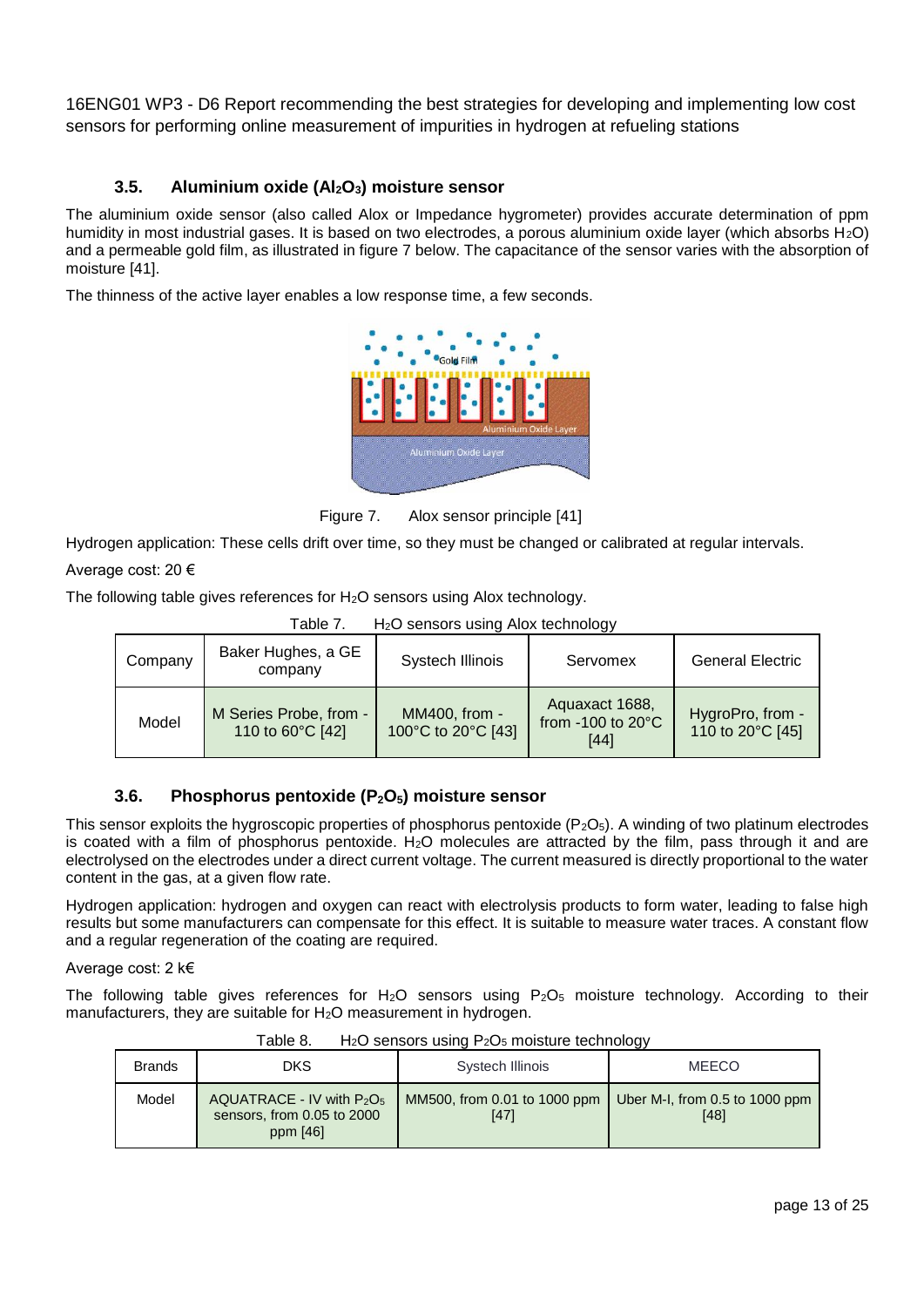### **3.7. Paramagnetic oxygen sensor**

<span id="page-13-0"></span>Oxygen is a paramagnetic gas (with a magnetic susceptibility higher than for other gas molecules), which means that it is attracted by a magnetic field. A paramagnetic O<sub>2</sub> sensor contains a measurement cell with two glass spheres filled with N<sub>2</sub> gas which are suspended by a metal wire. When O<sub>2</sub> molecules flow through the cell, the O<sub>2</sub> molecules are pulled towards the stronger magnetic field zone and the spheres are moved away from the zone. The resulting deviation of the spheres is detected with the light receiving element (figure 8). The signal obtained is directly proportional to the  $O<sub>2</sub>$  concentration in the gas mixture.



Figure 8. Paramagnetic sensor principle [35]

Hydrogen application: because the difference in magnetic susceptibility between the sphere and the gas sample is negligible for low oxygen concentrations, this method cannot be used for trace level (low ppm)  $O_2$  measurements as required for ISO 14687-2.

#### Average cost: from 2 k€ to 8 k€

The following table gives references for  $O<sub>2</sub>$  sensors using paramagnetic technology.

Table 9.  $\Omega_2$  sensors using paramagnetic technology

| Company | Michell Instruments  | Systech Illinois         | Servomex          |
|---------|----------------------|--------------------------|-------------------|
| Model   | XTP601, from 0.01 to | PM700, from 0.01 to 100% | Designed for %    |
|         | 100% [49]            | [50]                     | measurements [51] |

#### **3.8. Zirconium Oxide (ZrO2) Oxygen Sensor**

<span id="page-13-1"></span>This sensor measures oxygen concentration by using the conductivity of zirconia ceramic cells.

This sensor measures oxygen concentration by using the conductivity of zirconia ceramic cells (figure 9). The A side is exposed to reference gas (air in general) and the B side to the sample gas. A zirconia ceramic lets only oxygen pass above 450°C, O<sup>2</sup> ions move from the side with the highest concentration of oxygen to that with the lowest concentration. Ion movement generates an electro motive force depending on the oxygen content of the sample.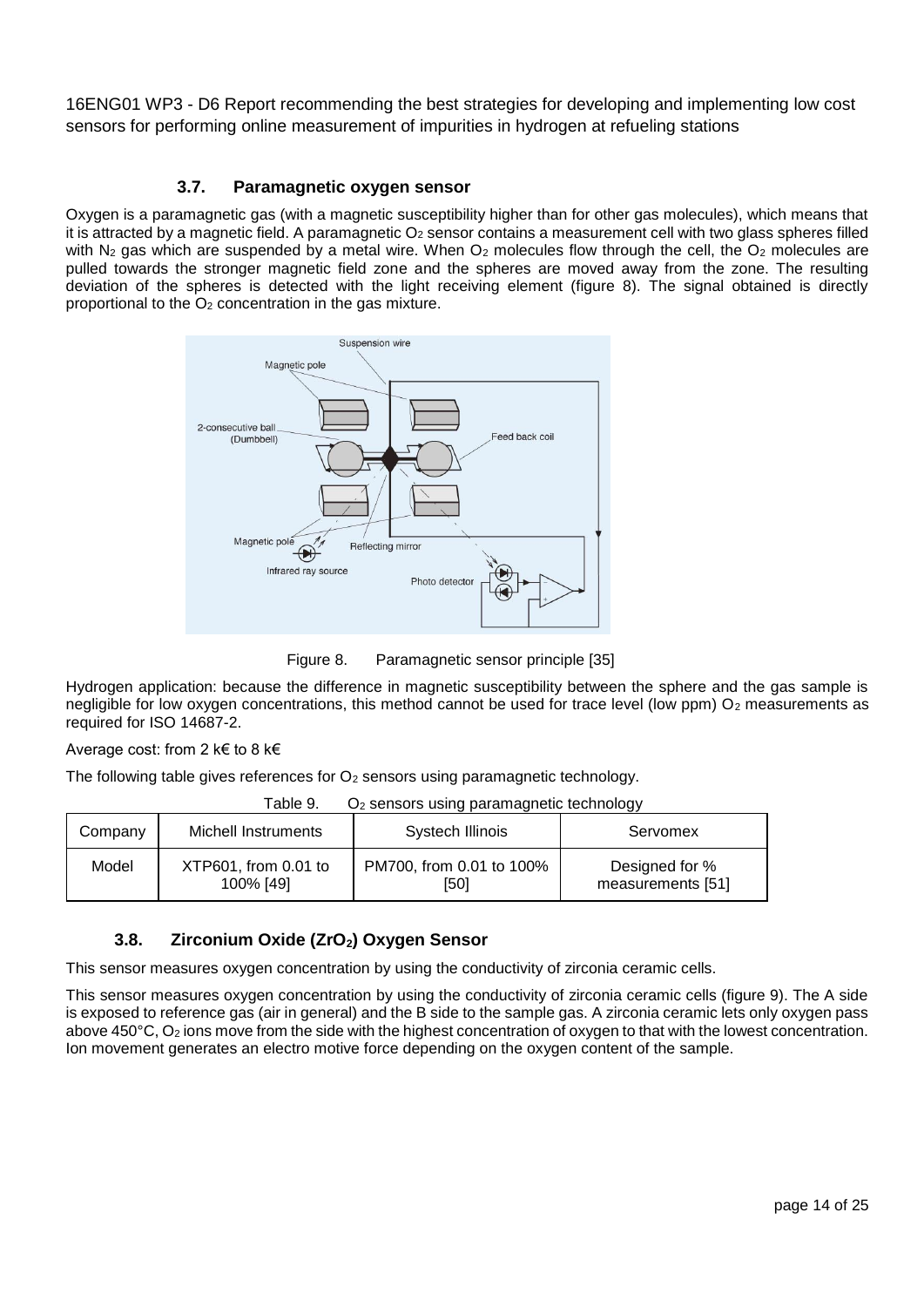

Figure 9. Zirconium oxide sensor principle [\[52\]](https://www.zotero.org/google-docs/?Vpj6Ck)

Hydrogen application: because flammable gases cannot be used (it will cause a combustion reaction, so a measurement error), we cannot take advantage of this type of sensors [\[53\].](https://www.zotero.org/google-docs/?RgN9Sx)

Average cost:  $20 \in (for cars)$ 

The following table gives references for  $O_2$  sensors using zirconium oxide technology. They cannot be used in hydrogen matrix.

| Table 10. | $O2$ sensors using $ZrO2$ technology |  |
|-----------|--------------------------------------|--|
|           |                                      |  |

| Company | DKS                                                       | Michell Instruments                                        | Systech Illinois                       |
|---------|-----------------------------------------------------------|------------------------------------------------------------|----------------------------------------|
| Model   | ZIROX Minisonde SS27/MS27, from 0.13<br>ppm to 20.6% [54] | XZR400, from 0.1 ppm to<br>25% in pure inert gases<br>[55] | $ZR800$ , from 0.1 ppm<br>to 100% [56] |

#### **3.9. Other technologies**

<span id="page-14-0"></span>The Thermal Conductivity Detector (TCD) compares the thermal conductivities of two gas flows: a pure carrier gas (also called the reference gas) and a carrier gas plus sample components. It is a non-destructive technique but it is non-specific. However, in hydrogen quality control it could be a marker of an impurity: if a TCD delivers a different signal than in pure hydrogen, it could be a warning.

# <span id="page-14-1"></span>**4. Potential low-cost sensors**

<span id="page-14-2"></span>This section focuses on few technologies which are currently expensive or still under academic research but show a potential to become low cost sensors.

#### **4.1. Acoustic sensors**

#### **4.1.1. Ultrasonic methods**

<span id="page-14-3"></span>Three categories can be found in the ultrasonic methods: speed of sound, attenuation and acoustic impedance. The most employed is the measurement of velocity using the Time of Flight (ToF), which uses the travel time of ultrasound at a given distance to calculate the propagation velocity of ultrasonic waves.

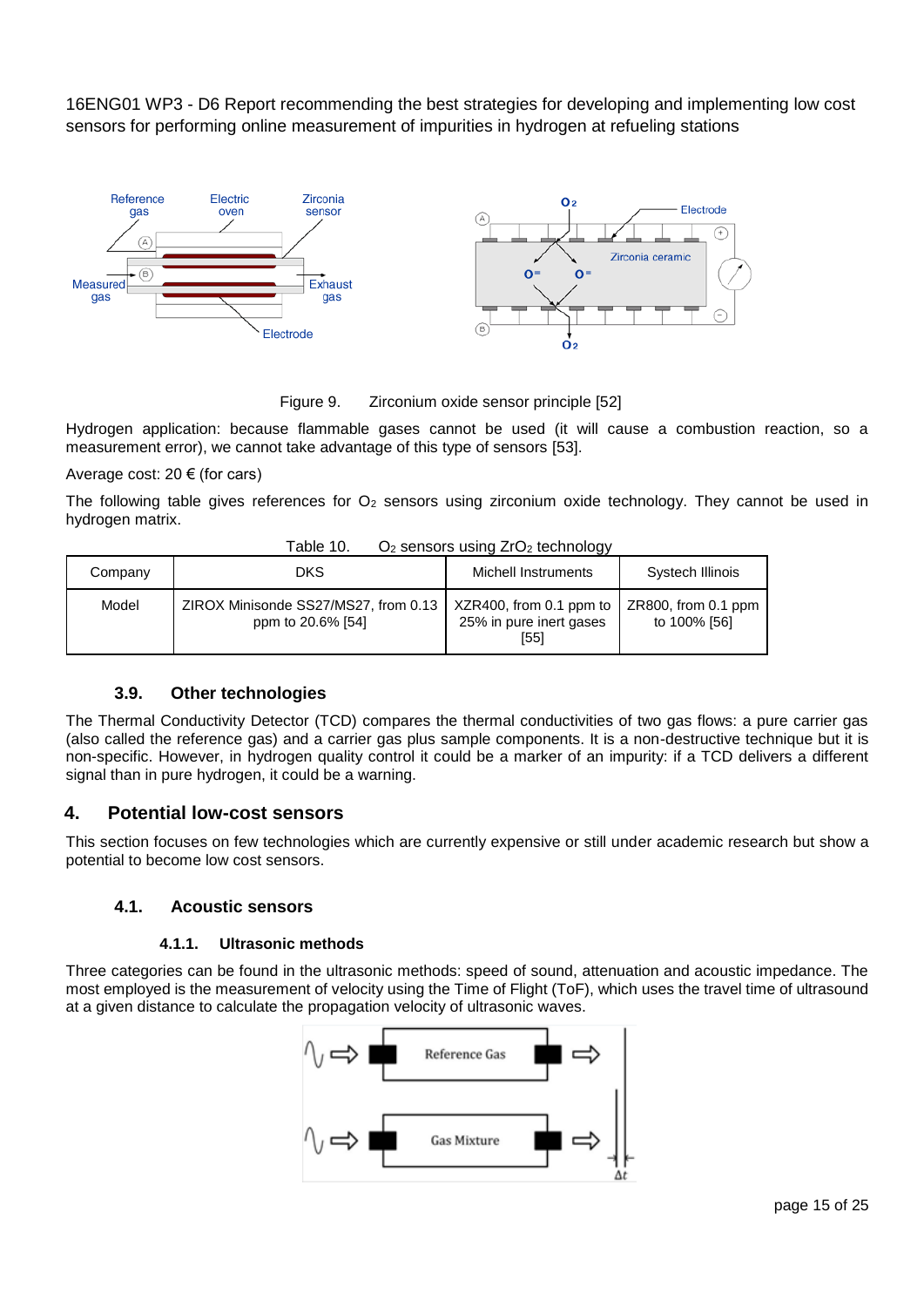Figure 10. Ultrasonic detection principle [\[57\]](https://www.zotero.org/google-docs/?vFvPqu)

Figure 10 shows the principle of the detection. Two channels alike respectively measure ultrasonic waves parameters (e.g., time difference Δt or phase) in the reference gas and the target gas mixture. The standard of reference speed of sound is determined with the relationship between speed of sound in the air and the air temperature. The gas concentration is proportional to the time difference Δt.

<span id="page-15-0"></span>The ultrasonic detection has high precision however it is hard to ensure that the impacts of environment on the two channels are identical [\[57\].](https://www.zotero.org/google-docs/?x24WFU)

#### **4.1.2. Surface Acoustic Wave (SAW) gas sensors**

A surface acoustic wave (SAW) is an acoustic wave propagating along the surface of a solid material. Its amplitude decays rapidly, often exponentially, through the depth of the material. SAWs are utilized in many kinds of electronic components, including filters, oscillators, and sensors. SAW sensors belong to the MEMS category.

A SAW sensor is composed of two interdigitated transducers (IDT) etched onto a piezo-electric substrate, covered with a thin film (figure 11). The mass of the film increases as its material selectively adsorbs gas molecules. This causes a shift in resonance to a slightly lower frequency and thus information about the amount of species in the air.

The space between the IDTs, across which the surface acoustic wave will propagate, is known as the delay-line. This region is called the delay line because the signal, which is a mechanical wave at this point, moves much slower than its electromagnetic form, thus causing an appreciable delay.



Figure 11. Principle of SAW sensors (RF = Resonance Frequency) [\[58\]](https://www.zotero.org/google-docs/?sVWtMi)

The acoustic wave travels from the first IDT across the surface of the substrate to the other IDT, converting the wave back into an electric signal by the piezoelectric effect. Any change that was made to the mechanical wave will be reflected in the output electric signal. As the characteristics of the SAW (amplitude, phase, frequency, time-delay) can be modified by changes in the surface properties of the substrate, sensors can be designed to quantify any phenomenon which alters these properties.

#### **4.1.3. Photoacoustic (PA) detection**

<span id="page-15-1"></span>Photoacoustic (PA) spectroscopy is a technique to measure trace gases at parts-per-million (ppm) or parts-per-billion (ppb) level using an infrared (IR) light source. The PA method is based on the generation of an acoustic wave in a gas excited by a modulated IR light beam at a wavelength corresponding to an absorption line of the gas species, and on the detection of this sound using a sensitive microphone, as shown in figure 12.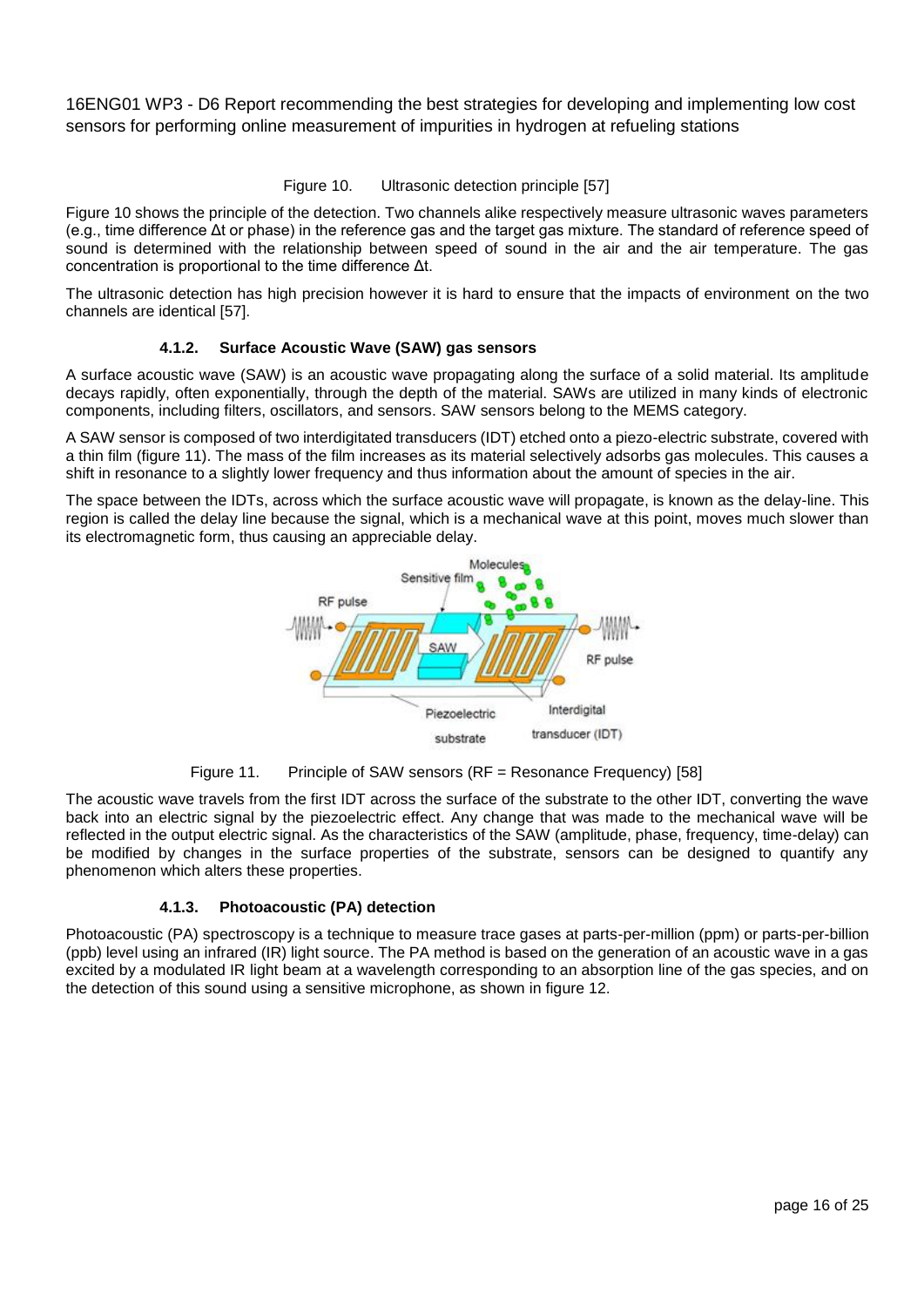

Figure 12. Photoacoustic gas sensor principle [\[59\]](https://www.zotero.org/google-docs/?2tlKMt)

In low cost systems the infrared (IR) source is mostly a heated black body and a mirror focuses the light onto the window of the sample cell after it has passed the chopper (a slotted disk that rotates and switches the light on and off). In some systems a laser is used instead of a black body leading to a higher sensitivity albeit at a higher price.

When the wavelength is chosen to coincide with an absorption line/band of the target gas, the gas molecules will absorb part of the light. The higher the concentration of gas in the cell, the more light will be absorbed. As the gas absorbs energy, it is heated and therefore expands and causes a pressure rise. As the light is chopped, the pressure will alternately increase and decrease - an acoustic signal is thus generated.

All molecules have unique sets of allowed states, as predicted by quantum theory, which gives each molecule a unique fingerprint. So, it is possible to detect specific molecules with high selectivity.

The sample volume is small (down to 10 mL) due to the sample cell volume [\[60\].](https://www.zotero.org/google-docs/?X2P4TM)

The most suited light source for gas detection is one which emits radiation in the infrared region of the electromagnetic spectrum, particularly between 650 and 4000 cm<sup>-1</sup>.

This kind of sensors has been developed for use in the field of atmospheric pollution monitoring, the semiconductor industry, medical applications and life science applications.

Providers:

<span id="page-16-0"></span>Laser PAS [\[61\]](https://www.zotero.org/google-docs/?yxfn2f)

#### **4.2. Optical sensors**

#### **4.2.1. Infrared (IR) gas sensors**

<span id="page-16-1"></span>Some gases absorb IR radiation at specific wavelengths, for example most hydrocarbons are known to absorb at wavelength of 3.4 µm while H<sub>2</sub>O and CO<sub>2</sub> are nearly transparent in this same region. The principle of IR sensors is based on the absorption of IR radiation at a specific wavelength when it passes through the gas. The absorption is proportional to the concentration of the absorbing molecules.

The sensor is composed of a light source and a detector (figure 13). The source emits light at two different wavelengths, one at the absorption wavelength and the other outside the absorption area. The detector compares the signal strengths of the two beams of light and the gas concentration is determined. In presence of an absorbing gas between the source and detector, the intensity of IR radiation falls.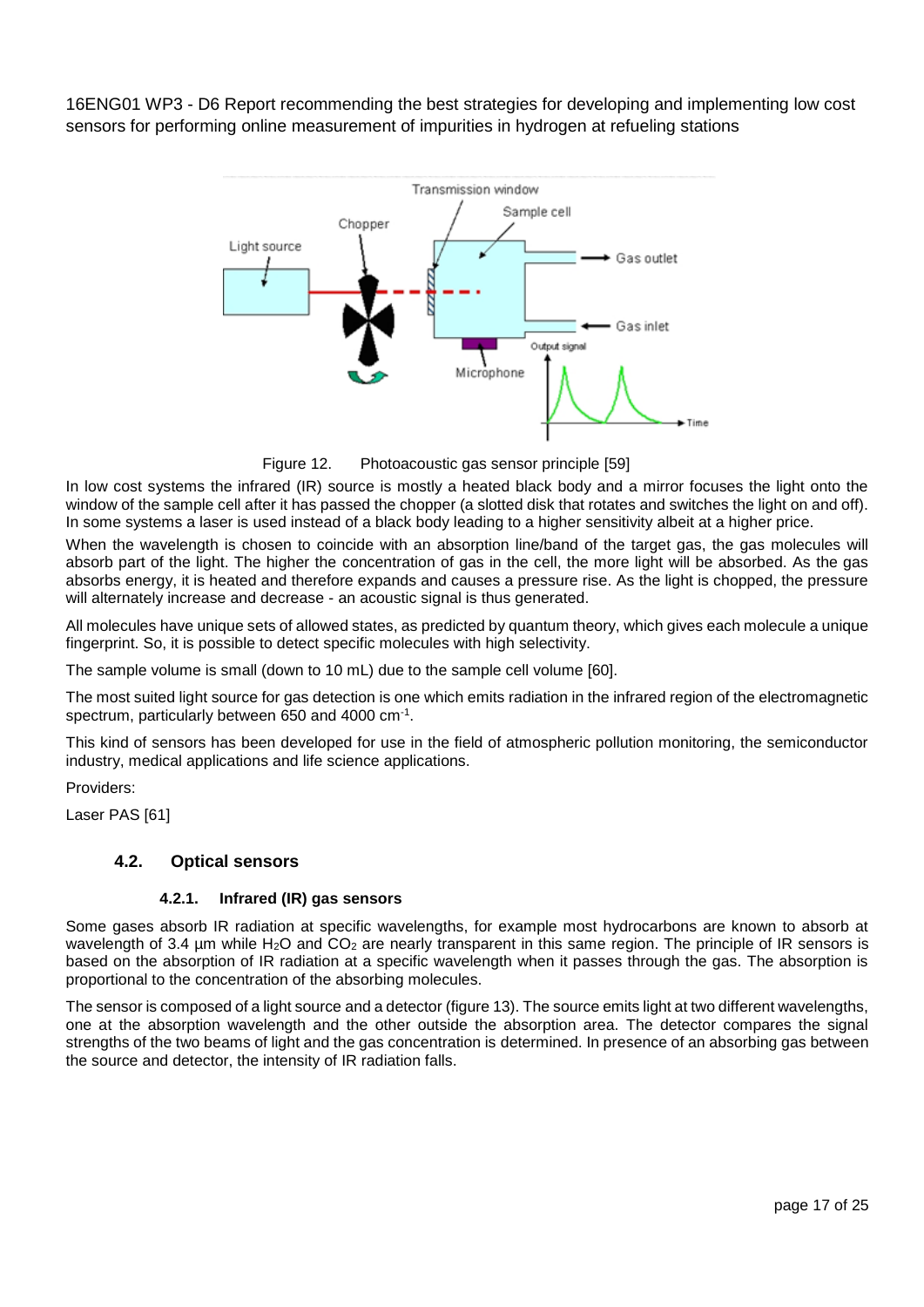

Figure 13. IR-based gas sensor principle [\[57\]](https://www.zotero.org/google-docs/?GxmyNv)

These sensors are very selective, maintenance is limited, they can function without  $O_2$  and their price is decreasing. Although they are sensitive, they can be used only for water, hydrocarbons and CO<sub>2</sub> measurement at levels required by ISO 14687-2. However, they require a large volume of gas. The recent use of Micro Electro-Mechanical Systems (MEMS) technology enabled the miniaturization of IR-based sensors which led to an increasing demand for this type of sensors.

IR sensors are often employed in corrosive and reactive gas detection because they do not directly interact with the gas. They are also used for toxic and combustible gas monitoring applications, CH4, CO2, hydrocarbons and VOCs detection.

IR sensors can detect CO,  $H_2S$  and  $H_2O$ , but not infrared transparent gases like  $H_2$ ,  $N_2$  and  $O_2$ .

Providers:

- Aeroqual (New Zealand)
- Alphasense (UK)
- City Technology (UK)
- SGX Sensortech (UK)
- <span id="page-17-0"></span>UST Sensor (Germany)

#### **4.2.2. Photo Ionization Detection (PID)**

A PID is composed of an ultraviolet (UV) lamp which will ionize molecules provided the energy of the UV photons is higher than the ionization potential of the molecule. Then, these ions are directed by a bias electrode and accumulated at a collecting electrode. This will create an ion current which is amplified and which is a measure for the gas concentration (figure 14).

This kind of detection is non-destructive as ions recombine after passing the detector. The response time is low, around a couple of seconds.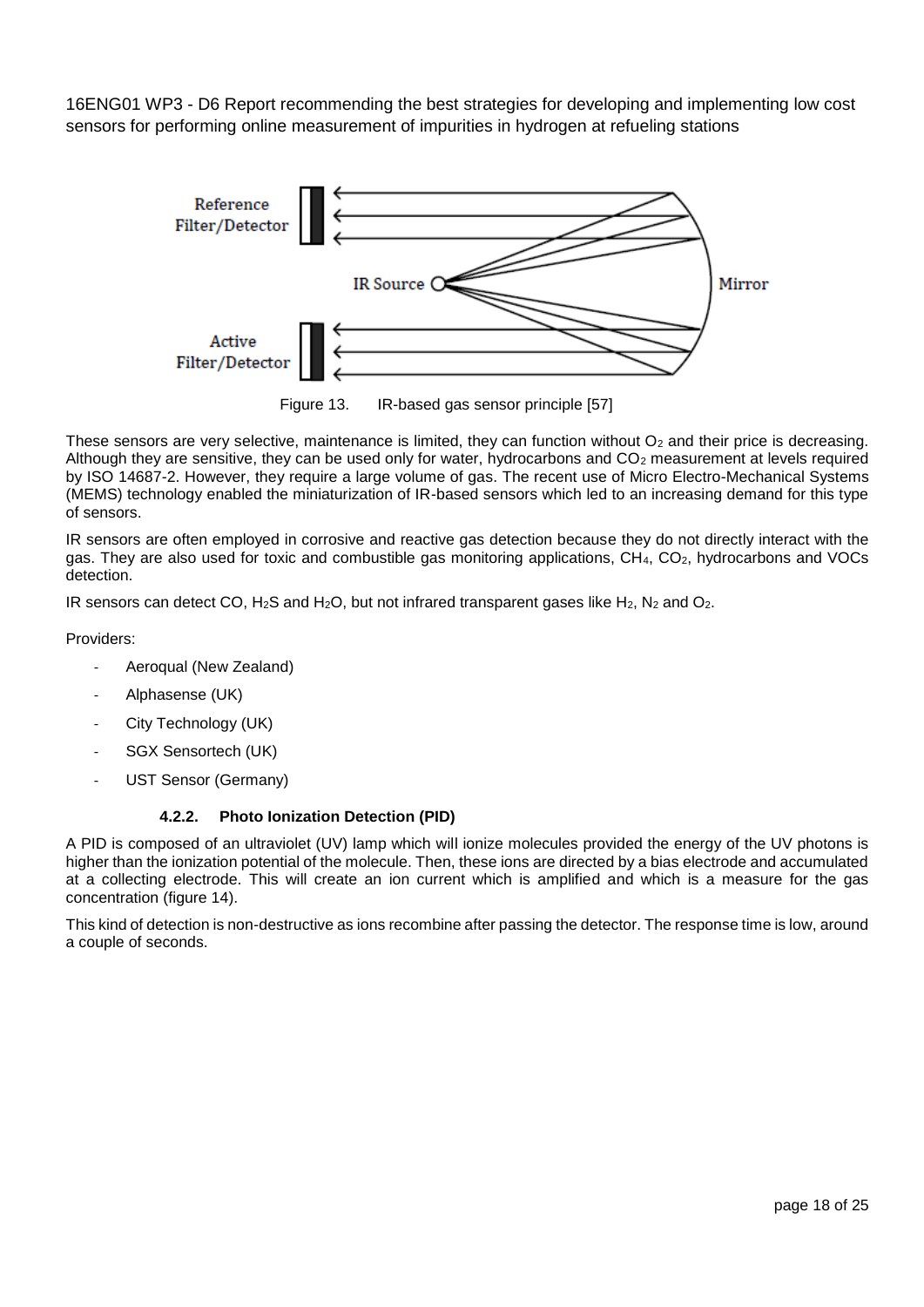

Figure 14. PID principle [\[62\]](https://www.zotero.org/google-docs/?3mifws)

Lifespan of the lamps depends on the use and their maintenance.

PID sensors are mainly employed in detection of H<sub>2</sub>S, NH<sub>3</sub> and VOC. Moreover, they can detect explosive gases and hydrocarbons below the lower explosive limit.

However, PID sensors cannot detect CO or light hydrocarbons (CH4).

They are mainly used as monitoring devices, leak detectors in closed rooms or confined areas.

Providers:

- Alphasense (UK)
- City Technology (UK), Honeywell
- Wolf Sensing Solutions, Ltd (Ireland)
- Ion Science Ltd (UK)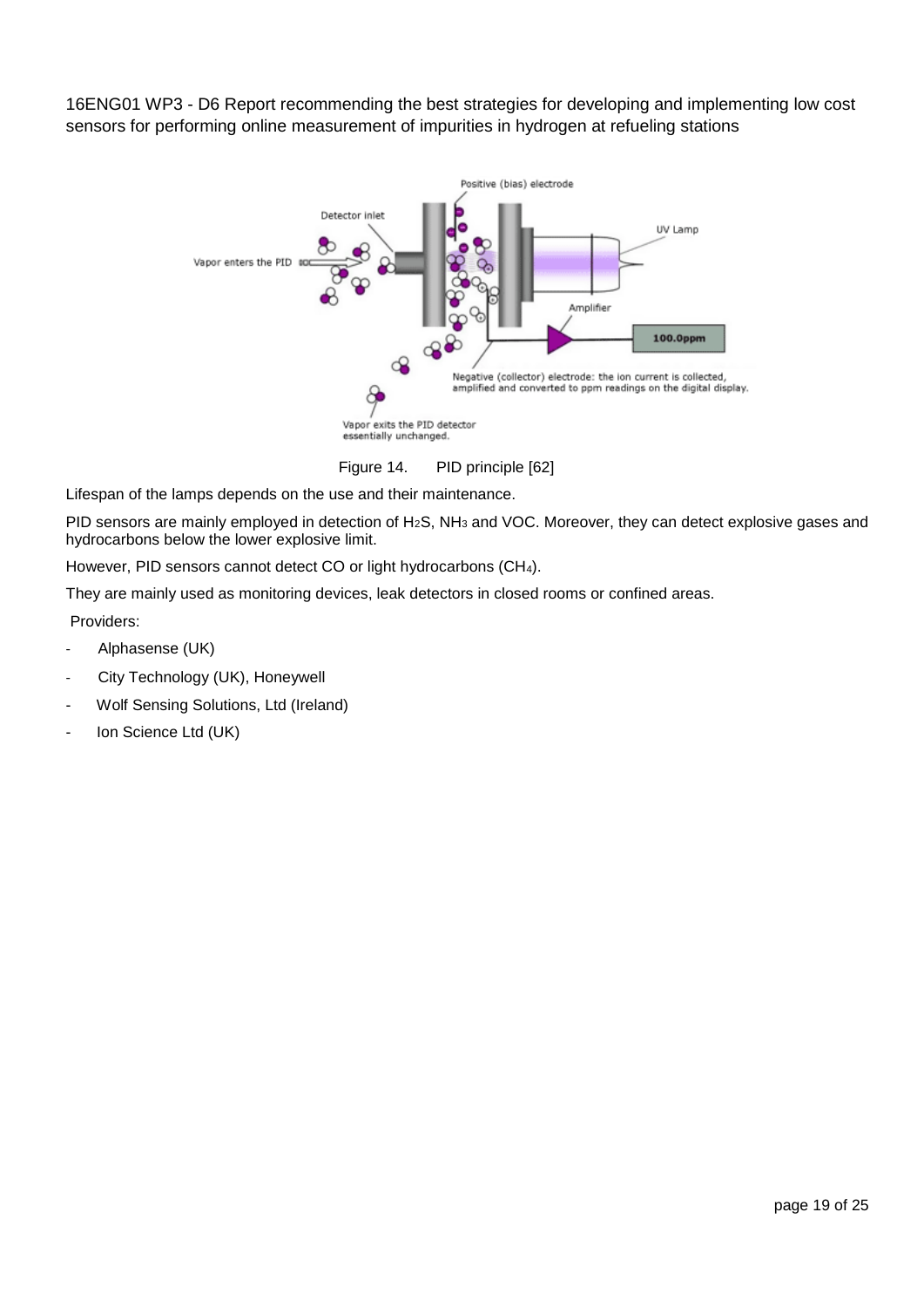### **Discussion**

Even if it was not possible to validate between partners what is the expected definition of a low-cost sensor (technical and financial expectations), we can nevertheless say that today, the implantation of sensors on HRS would be a benefit on several aspects:

- Complementarity between online and offline analysis: for the commissioning of a station a full scope analysis in a lab is mandatory. But before that, it could be useful to check at the noozle regarding the specification using an online sensor response.
- Review measurement: following a complaint/incident/maintenance while the station is running but closed to customers; it may be useful to monitor the evolution of observable impurities to ensure a back to normal operation in order to plan the re-commissioning of the station.

Having in mind the different steps of the process into a station, it could be interesting to install the same sensor at several points of the unit in order to elaborate a mapping of the process to be able to:

- locate the entry point of a contamination
- check when and/or how the migration of an impurity occurs
- afford to have a defective sensor and have an online tool gathering and processing data from all sensors rather than considering each sensor as indispensable/critical.

Regarding the state of the art, it appears today that the identified sensors are at very different levels of maturity and that on an industrial level there are not yet solutions that can meet all the criteria which should be met for operation on a HRS.

In addition, there is no specific offer of sensors for a hydrogen matrix today. This means that short-term tests must be performed in laboratory to:

- confirm that in a hydrogen matrix their operation is not impaired
- check if in the presence of other potential impurities, the measure of the expected contaminant is not affected
- evaluate the speed of wear and/or loss of sensitivity.
- Then,it would also be interesting to think:
	- to evaluate the selected sensors in real life conditions of a station
	- to carry out periodic qualification campaigns of the new low-cost sensors.

Finally, the implementation of onsite analyzers or low-cost sensors requires to think about the implementation of gas:

- how to adapt the flow, the pressure and the temperature of the analyzed gas
- how to maintain fast measurement information given purge volumes related to high pressure of the station.

Based on this report, it is possible to carry out a first low cost sensor test campaign for the four molecules selected within the MetroHyve project, but it would be obviously useful in a future project to deepen this work.

The table below presents the sensors best suited for the four molecules.

|                  | able 11 <sup>-</sup> | Recommendations of sensors per molecule for $H_2O$ , $H_2S$ , CO and $O_2$ |           |  |
|------------------|----------------------|----------------------------------------------------------------------------|-----------|--|
| H <sub>2</sub> C |                      | $H_2S$                                                                     | <u>UU</u> |  |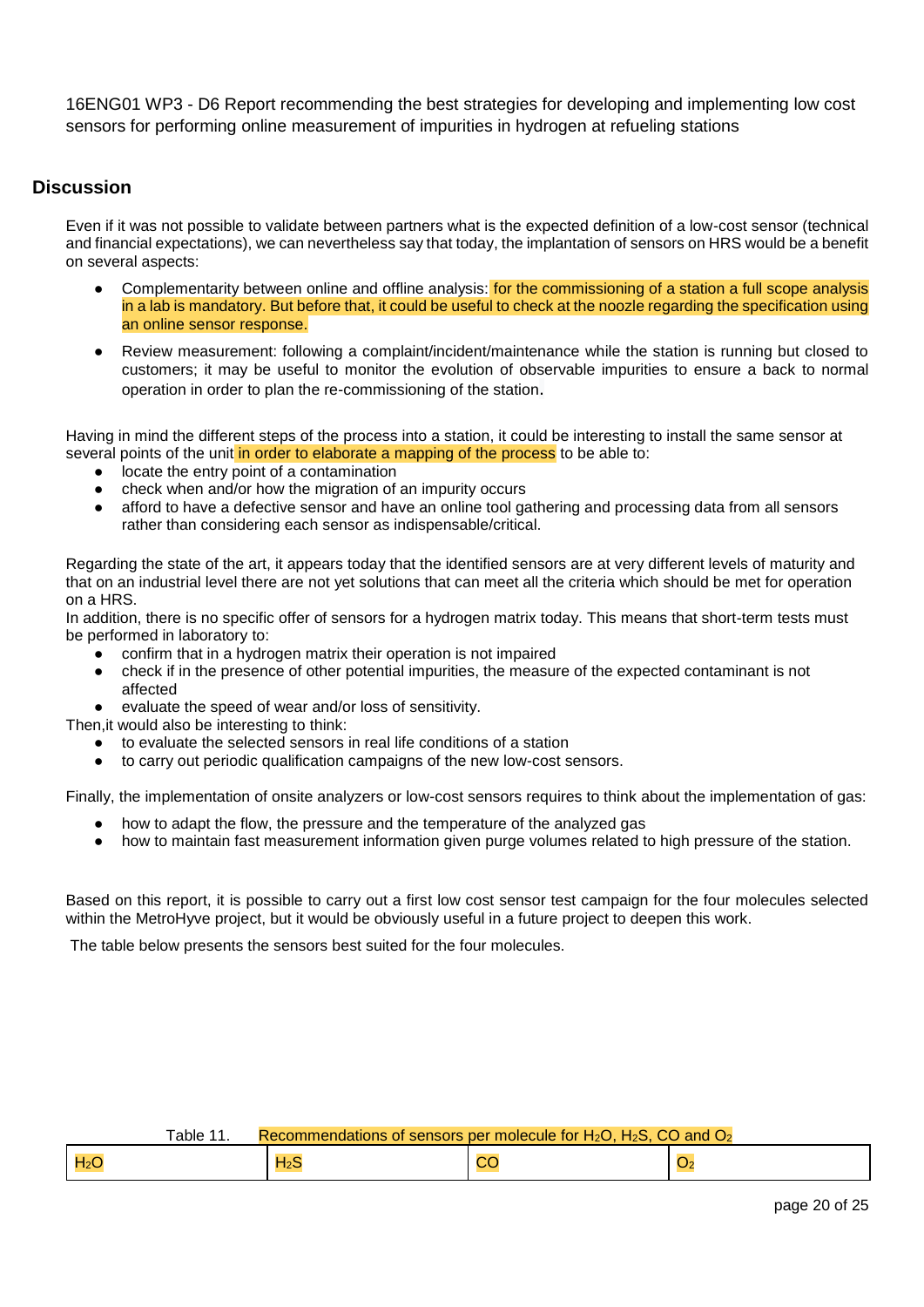| <b>GE M Series Probe [42]</b>                         | Alphasense H2S-B4 [23] | Alphasense CO-B4 [24]  | <b>AMI T series [20]</b>                                                                                                                                  |
|-------------------------------------------------------|------------------------|------------------------|-----------------------------------------------------------------------------------------------------------------------------------------------------------|
| Aluminium oxide sensor                                | Galvanic sensor        | <b>Galvanic sensor</b> | Amperometric sensor                                                                                                                                       |
| MEECO Uber M-I [48]<br>Phosphorus pentoxide<br>sensor |                        |                        | <b>Analytical Industries GPR-</b><br>1500 Series [25]<br>Galvanic sensor (down to -<br>10°C possible, but device<br>so more expensive - ATEX<br>possible) |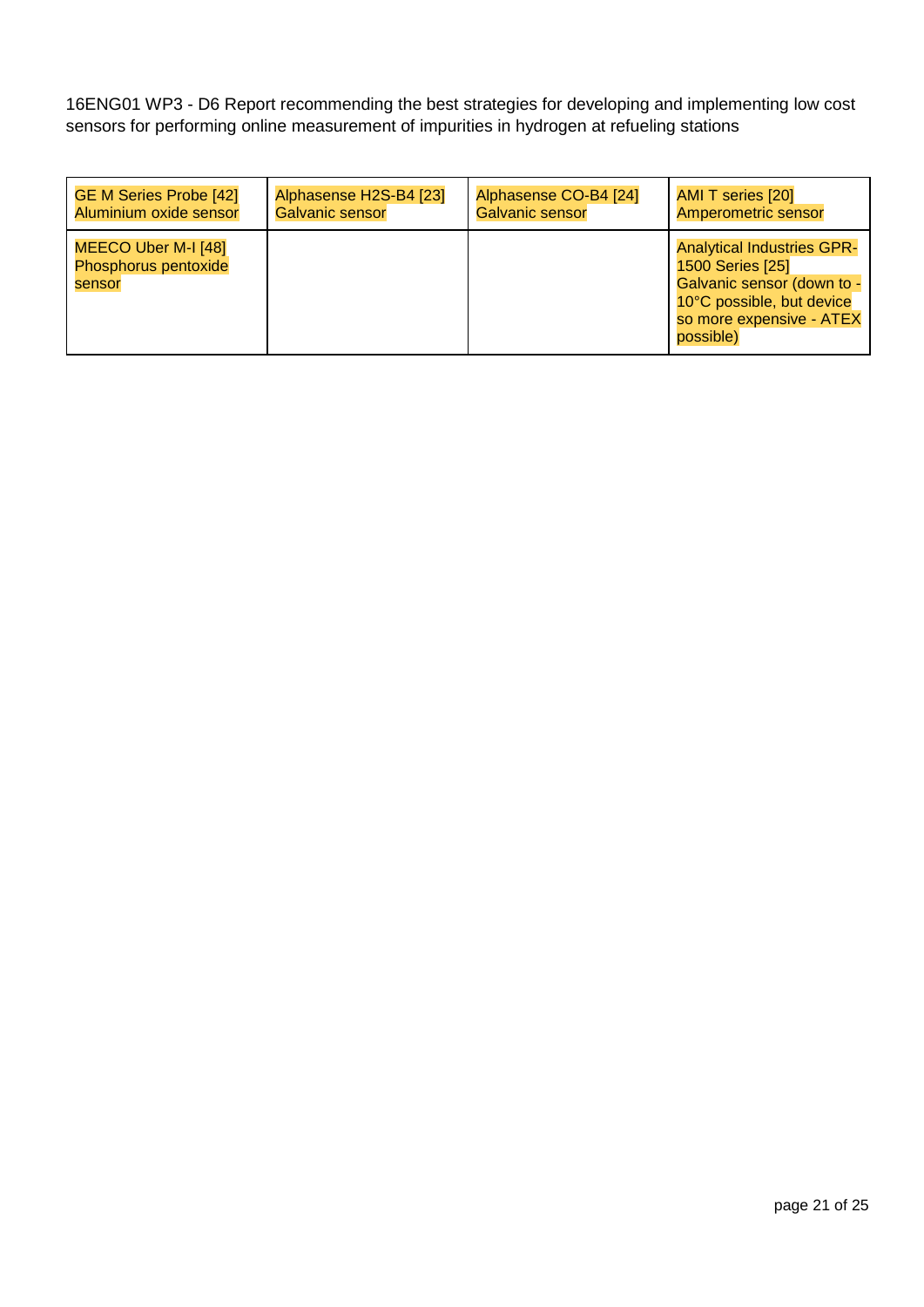# <span id="page-21-0"></span>**Bibliography**

- [1] « [H2.LIVE: Hydrogen Stations in Germany & Europe](https://www.zotero.org/google-docs/?NSpjVk) », *[H2 Mobility](https://www.zotero.org/google-docs/?NSpjVk)*[. \[En ligne\]. Disponible sur: https://h2.live/en.](https://www.zotero.org/google-docs/?NSpjVk)  [\[Consulté le: 17-juill-2019\].](https://www.zotero.org/google-docs/?NSpjVk)
- [2] [ISO/TC 197 Hydrogen technologies, «](https://www.zotero.org/google-docs/?NSpjVk) ISO 14687 Hydrogen fuel -- Product specification -- Part 2: Proton [exchange membrane \(PEM\) fuel cell applications for road vehicles](https://www.zotero.org/google-docs/?NSpjVk) », sept. 2018.
- [3] « ISO 16290:2013 Space systems -- [Definition of the Technology Readiness Levels \(TRLs\) and their criteria of](https://www.zotero.org/google-docs/?NSpjVk)  assessment [». nov-2013.](https://www.zotero.org/google-docs/?NSpjVk)
- [4] School of Engineering University of Connecticut, « [Basic Concepts in Electrochemistry](https://www.zotero.org/google-docs/?NSpjVk) ». .
- [5] « [Electrolytic Cells](https://www.zotero.org/google-docs/?NSpjVk) », *[Chemistry LibreTexts](https://www.zotero.org/google-docs/?NSpjVk)*[, 02-oct-2013. \[En ligne\]. Disponible sur:](https://www.zotero.org/google-docs/?NSpjVk)  [https://chem.libretexts.org/Bookshelves/Analytical\\_Chemistry/Supplemental\\_Modules\\_\(Analytical\\_Chemistry\)/El](https://www.zotero.org/google-docs/?NSpjVk) [ectrochemistry/Electrolytic\\_Cells. \[Consulté le: 20-mars-2019\].](https://www.zotero.org/google-docs/?NSpjVk)
- [6] B. Szulczyński et J. Gębicki, « [Currently Commercially Available Chemical Sensors Employed for Detection of](https://www.zotero.org/google-docs/?NSpjVk)  [Volatile Organic Compounds in Outdoor and Indoor Air](https://www.zotero.org/google-docs/?NSpjVk) », *[Environments](https://www.zotero.org/google-docs/?NSpjVk)*[, vol. 4, n](https://www.zotero.org/google-docs/?NSpjVk)<sup>o</sup> [1, p. 21, mars 2017.](https://www.zotero.org/google-docs/?NSpjVk)
- [7] « [Hydrogen Sulfide Sensor 0-10ppm](https://www.zotero.org/google-docs/?NSpjVk) », *[Aeroqual](https://www.zotero.org/google-docs/?NSpjVk)*[. .](https://www.zotero.org/google-docs/?NSpjVk)
- [8] « [Carbon Monoxide Sensor 0-25ppm](https://www.zotero.org/google-docs/?NSpjVk) », *[Aeroqual](https://www.zotero.org/google-docs/?NSpjVk)*[. \[En ligne\]. Disponible sur:](https://www.zotero.org/google-docs/?NSpjVk)  [https://www.aeroqual.com/product/carbon-monoxide-sensor-0-25ppm. \[Consulté le: 22-mars-2019\].](https://www.zotero.org/google-docs/?NSpjVk)
- [9] « [FECS50-100 : Gas Sensors & Modules -](https://www.zotero.org/google-docs/?NSpjVk) Products Figaro Engineering Inc. » [En ligne]. Disponible sur: [https://www.figaro.co.jp/en/product/entry/fecs50-100.html. \[Consulté le: 21-mars-2019\].](https://www.zotero.org/google-docs/?NSpjVk)
- [10] « FECS40-1000 : Gas Sensors & Modules Products Figaro Engineering Inc. » [En ligne]. Disponible sur: [https://www.figaro.co.jp/en/product/entry/fecs40-1000.html. \[Consulté le: 22-mars-2019\].](https://www.zotero.org/google-docs/?NSpjVk)
- [11] « [CO/H2S DT Sensor](https://www.zotero.org/google-docs/?NSpjVk) », *[DD-SCIENTIFIC QUALITY GAS SENSORS](https://www.zotero.org/google-docs/?NSpjVk)*[. \[En ligne\]. Disponible sur:](https://www.zotero.org/google-docs/?NSpjVk)  [http://www.ddscientific.com/coh2s-dt-sensor.html. \[Consulté le: 22-mars-2019\].](https://www.zotero.org/google-docs/?NSpjVk)
- [12] « [CO Sensors](https://www.zotero.org/google-docs/?NSpjVk) », *[DD-SCIENTIFIC QUALITY GAS SENSORS](https://www.zotero.org/google-docs/?NSpjVk)*[. \[En ligne\]. Disponible sur:](https://www.zotero.org/google-docs/?NSpjVk)  [http://www.ddscientific.com/co-sensors.html. \[Consulté le: 22-mars-2019\].](https://www.zotero.org/google-docs/?NSpjVk)
- [13] « [O2 Sensors](https://www.zotero.org/google-docs/?NSpjVk) », *[DD-SCIENTIFIC QUALITY GAS](https://www.zotero.org/google-docs/?NSpjVk) SENSORS*[. \[En ligne\]. Disponible sur:](https://www.zotero.org/google-docs/?NSpjVk)  [http://www.ddscientific.com/o2-sensors.html. \[Consulté le: 22-mars-2019\].](https://www.zotero.org/google-docs/?NSpjVk)
- [14] « [SGX-7H2S SGX Sensortech Gas Sensor -](https://www.zotero.org/google-docs/?NSpjVk) Electrochemical|SGX ». [En ligne]. Disponible sur: [https://sgx.cdistore.com/ProductDetail/SGX7H2S-SGX-Sensortech/493197/pid=972#.VhIqMGeFP4g. \[Consulté](https://www.zotero.org/google-docs/?NSpjVk)  [le: 22-mars-2019\].](https://www.zotero.org/google-docs/?NSpjVk)
- [15] « [SGX-7CO SGX Sensortech Gas Sensor -](https://www.zotero.org/google-docs/?NSpjVk) Electrochemical|SGX ». [En ligne]. Disponible sur: [https://sgx.cdistore.com/ProductDetail/SGX7CO-SGX-Sensortech/493196/pid=972#.VhIp\\_meFP4g. \[Consulté](https://www.zotero.org/google-docs/?NSpjVk)  [le: 22-mars-2019\].](https://www.zotero.org/google-docs/?NSpjVk)
- [16] « [EC410 SGX Sensortech Gas Sensor -](https://www.zotero.org/google-docs/?NSpjVk) Electrochemical|SGX ». [En ligne]. Disponible sur: [https://sgx.cdistore.com/ProductDetail/EC410-SGX-Sensortech/333370/pid=972#.VhIpEWeFP4g. \[Consulté le:](https://www.zotero.org/google-docs/?NSpjVk)  [22-mars-2019\].](https://www.zotero.org/google-docs/?NSpjVk)
- [17] « [City Technology Ltd, Global Leaders in Gas Sensor Technology](https://www.zotero.org/google-docs/?NSpjVk) ». [En ligne]. Disponible sur: [https://www.citytech.com/index.html. \[Consulté le: 22-mars-2019\].](https://www.zotero.org/google-docs/?NSpjVk)
- [18] « [Toxic gas detection, toxic gas detectors, toxic gas, gas detection, gas detector, gas detectors](https://www.zotero.org/google-docs/?NSpjVk) », *[Draeger Web](https://www.zotero.org/google-docs/?NSpjVk)  [App](https://www.zotero.org/google-docs/?NSpjVk)*[. .](https://www.zotero.org/google-docs/?NSpjVk)
- [19] « [H2S Analyzer, Hydrogen Sulfide Analyzers by AMI](https://www.zotero.org/google-docs/?NSpjVk) », *[Advanced Micro Instruments inc.](https://www.zotero.org/google-docs/?NSpjVk)* [\[En ligne\]. Disponible](https://www.zotero.org/google-docs/?NSpjVk)  [sur: https://www.amio2.com/h2s-analyzers. \[Consulté le: 22-mars-2019\].](https://www.zotero.org/google-docs/?NSpjVk)
- [20] « [Oxygen Sensors & Gas Sensors by AMI](https://www.zotero.org/google-docs/?NSpjVk) », *[Advanced Micro Instruments inc.](https://www.zotero.org/google-docs/?NSpjVk)* [\[En ligne\]. Disponible sur:](https://www.zotero.org/google-docs/?NSpjVk)  [https://www.amio2.com/oxygen-sensors. \[Consulté le: 22-mars-2019\].](https://www.zotero.org/google-docs/?NSpjVk)
- [21] « KANE9206 QUINTOX [Emissions Monitoring Solution](https://www.zotero.org/google-docs/?NSpjVk) », *[Kane International Limited](https://www.zotero.org/google-docs/?NSpjVk)*[. \[En ligne\]. Disponible sur:](https://www.zotero.org/google-docs/?NSpjVk)  [https://www.kane.co.uk/products/kane9206-quintox-emissions-monitoring-solution. \[Consulté le: 22-mars-2019\].](https://www.zotero.org/google-docs/?NSpjVk)
- [22] « [PS-RM04H Replacement Carbon Monoxide \(CO\) Sensor, H2 Resistant](https://www.zotero.org/google-docs/?NSpjVk) », *[BW Technologies by Honeywell](https://www.zotero.org/google-docs/?NSpjVk)*[.](https://www.zotero.org/google-docs/?NSpjVk)  [\[En ligne\]. Disponible sur: https://www.bw-gasmonitors.com/ps-rm04h.html. \[Consulté le: 22-mars-2019\].](https://www.zotero.org/google-docs/?NSpjVk)
- [23] « [Hydrogen Sulfide](https://www.zotero.org/google-docs/?NSpjVk) », *[Alphasense](https://www.zotero.org/google-docs/?NSpjVk)*. [\[En ligne\]. Disponible sur:](https://www.zotero.org/google-docs/?NSpjVk)  [http://www.alphasense.com/index.php/products/hydrogen-sulfide-safety/. \[Consulté le: 21-mars-2019\].](https://www.zotero.org/google-docs/?NSpjVk)
- [24] « [Carbon Monoxide](https://www.zotero.org/google-docs/?NSpjVk) », *[Alphasense](https://www.zotero.org/google-docs/?NSpjVk)*[. \[En ligne\]. Disponible sur:](https://www.zotero.org/google-docs/?NSpjVk)  [http://www.alphasense.com/index.php/products/carbon-monoxide-safety/. \[Consulté le: 22-mars-2019\].](https://www.zotero.org/google-docs/?NSpjVk)
- [25] « [Trace Oxygen Analyzer: sample panel or wall-mounted GPR-1500 Series](https://www.zotero.org/google-docs/?NSpjVk) », *[Analytical Industries Inc](https://www.zotero.org/google-docs/?NSpjVk)*[. \[En](https://www.zotero.org/google-docs/?NSpjVk)  [ligne\]. Disponible sur: https://www.aii1.com/products/trace-oxygen-analyzer-for-wall-and-panel-installations.htm.](https://www.zotero.org/google-docs/?NSpjVk)  [\[Consulté le: 22-mars-2019\].](https://www.zotero.org/google-docs/?NSpjVk)
- [26] « Southland Sensing Ltd. [Southland Sensing O2 Sensors \(Gas\)](https://www.zotero.org/google-docs/?NSpjVk) ». [En ligne]. Disponible sur: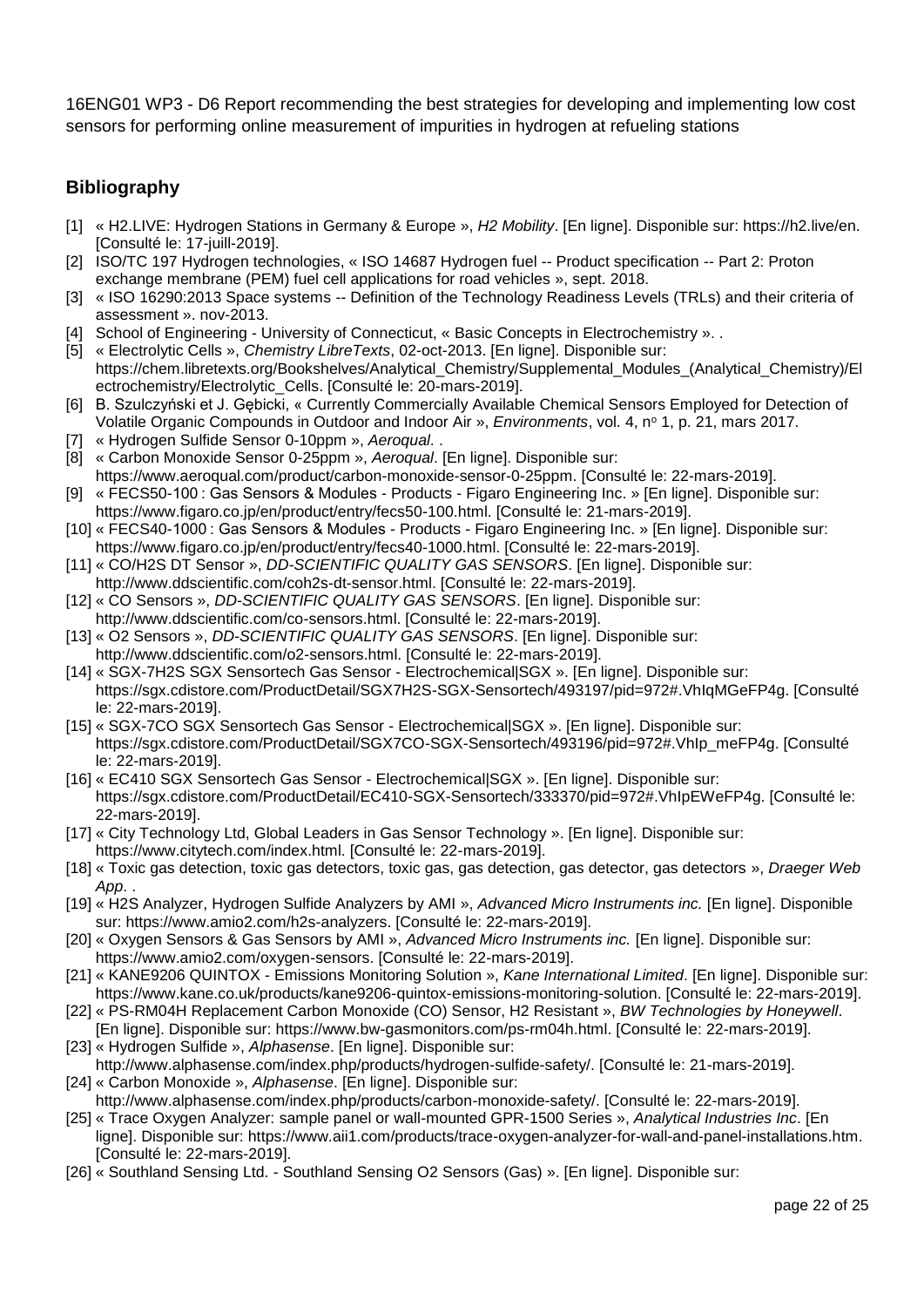[http://www.sso2.com/products/industrial-oxygen-sensors. \[Consulté le: 22-mars-2019\].](https://www.zotero.org/google-docs/?NSpjVk)

- [27] « [EC91 ATEX o2 analyzers](https://www.zotero.org/google-docs/?NSpjVk) », *[Systech Illinois](https://www.zotero.org/google-docs/?NSpjVk)*[. \[En ligne\]. Disponible sur:](https://www.zotero.org/google-docs/?NSpjVk)
- [https://www.systechillinois.com/en/products/ec91-safe-oxygen-analyser. \[Consulté le: 22-mars-2019\].](https://www.zotero.org/google-docs/?NSpjVk)
- [28] International Sensor Technology, « [Catalytic Combustible Gas Sensors](https://www.zotero.org/google-docs/?NSpjVk) ». .
- [29] « [Catalytic combustion sensors](https://www.zotero.org/google-docs/?NSpjVk) », *[GASTEC](https://www.zotero.org/google-docs/?NSpjVk)*[. \[En ligne\]. Disponible sur:](https://www.zotero.org/google-docs/?NSpjVk)
- [https://www.gastec.co.jp/en/product/detail/id=2205. \[Consulté le: 15-févr-2019\].](https://www.zotero.org/google-docs/?NSpjVk)
- [30] « [Pellistors](https://www.zotero.org/google-docs/?NSpjVk) », *[Alphasense](https://www.zotero.org/google-docs/?NSpjVk)*[. \[En ligne\]. Disponible sur: http://www.alphasense.com/index.php/products/pellistors/.](https://www.zotero.org/google-docs/?NSpjVk)  [\[Consulté le: 22-mars-2019\].](https://www.zotero.org/google-docs/?NSpjVk)
- [31] « [Need Gas Sensors? Try Our Sensor Selector |](https://www.zotero.org/google-docs/?NSpjVk) », *[SGX Sensortech](https://www.zotero.org/google-docs/?NSpjVk)*[. \[En ligne\]. Disponible sur:](https://www.zotero.org/google-docs/?NSpjVk)  [https://www.sgxsensortech.com/sensor-selector/. \[Consulté le: 22-mars-2019\].](https://www.zotero.org/google-docs/?NSpjVk)
- [32] « Operating principle ‐[MOS-type gas sensor](https://www.zotero.org/google-docs/?NSpjVk) », *[Figaro](https://www.zotero.org/google-docs/?NSpjVk)*[. \[En ligne\]. Disponible sur:](https://www.zotero.org/google-docs/?NSpjVk)  [https://www.figaro.co.jp/en/technicalinfo/principle/mos-type.html. \[Consulté le: 15-févr-2019\].](https://www.zotero.org/google-docs/?NSpjVk)
- [33] [Z. Yunusa, M. N. Hamidon, A. Kaiser, et Z. Awang, «](https://www.zotero.org/google-docs/?NSpjVk) Gas Sensors: A Review », *[Sens. Transducers](https://www.zotero.org/google-docs/?NSpjVk)*[, vol. 168, n](https://www.zotero.org/google-docs/?NSpjVk)[o](https://www.zotero.org/google-docs/?NSpjVk) 4, p. 61‑[75, avr. 2014.](https://www.zotero.org/google-docs/?NSpjVk)
- [34] « Carbon Monoxide Sensor MQ-7 SEN-09403 SparkFun Electronics [». \[En ligne\]. Disponible sur:](https://www.zotero.org/google-docs/?NSpjVk)  [https://www.sparkfun.com/products/9403. \[Consulté le: 22-mars-2019\].](https://www.zotero.org/google-docs/?NSpjVk)
- [35] « [TGS3870 : Gas Sensors & Modules -](https://www.zotero.org/google-docs/?NSpjVk) Products Figaro Engineering Inc. » [En ligne]. Disponible sur: [https://www.figaro.co.jp/en/product/entry/tgs3870.html. \[Consulté le: 22-mars-2019\].](https://www.zotero.org/google-docs/?NSpjVk)
- [36] « [MICS-5524 SGX Sensortech Gas Sensor -](https://www.zotero.org/google-docs/?NSpjVk) MetalOxide|SGX ». [En ligne]. Disponible sur: [https://sgx.cdistore.com/ProductDetail/MICS5524-SGX-Sensortech/333420/pid=972. \[Consulté le: 22-mars-](https://www.zotero.org/google-docs/?NSpjVk)[2019\].](https://www.zotero.org/google-docs/?NSpjVk)
- [37] « [Hygrometer: Principle of Operation CHILLED MIRROR HYGROMETERS](https://www.zotero.org/google-docs/?NSpjVk) », *[Yankee Environmental Systems](https://www.zotero.org/google-docs/?NSpjVk)*[.](https://www.zotero.org/google-docs/?NSpjVk)  [\[En ligne\]. Disponible sur: http://www.yesinc.com/products/data/cmh/index.html. \[Consulté le: 15-févr-2019\].](https://www.zotero.org/google-docs/?NSpjVk)
- [38] [J. Tao](https://www.zotero.org/google-docs/?NSpjVk) *[et al.](https://www.zotero.org/google-docs/?NSpjVk)*, « [An ultrahigh-accuracy Miniature Dew Point Sensor based on an Integrated Photonics Platform](https://www.zotero.org/google-docs/?NSpjVk) », *[Sci. Rep.](https://www.zotero.org/google-docs/?NSpjVk)*[, vol. 6, p. 29672, juill. 2016.](https://www.zotero.org/google-docs/?NSpjVk)
- [39] « [S4000 TRS Precision Dew-point Hygrometers -](https://www.zotero.org/google-docs/?NSpjVk) Michell Instruments | UK ». [En ligne]. Disponible sur: [http://www.michell.com/uk/products/s4000\\_trs.htm. \[Consulté le: 22-mars-2019\].](https://www.zotero.org/google-docs/?NSpjVk)
- [40] « [Optica Chilled Mirror Hygrometer | Measurement & Controls](https://www.zotero.org/google-docs/?NSpjVk) », *[sitenametest](https://www.zotero.org/google-docs/?NSpjVk)*[. \[En ligne\]. Disponible sur:](https://www.zotero.org/google-docs/?NSpjVk)  [/measurement-sensing/moisture-gas-measurement/relative-humidity-transmitters/optica-chilled-mirror](https://www.zotero.org/google-docs/?NSpjVk)[hygrometer. \[Consulté le: 22-mars-2019\].](https://www.zotero.org/google-docs/?NSpjVk)
- [41] Systech Illinois, « [Aluminium Oxide \(Al2O3\) moisture sensor](https://www.zotero.org/google-docs/?NSpjVk) ». .
- [42] « M Series [Aluminum Oxide Moisture Sensor Probe | Measurement & Controls](https://www.zotero.org/google-docs/?NSpjVk) », *[Baker Hughes a GE](https://www.zotero.org/google-docs/?NSpjVk)  [Company](https://www.zotero.org/google-docs/?NSpjVk)*[. \[En ligne\]. Disponible sur: /measurement-sensing/moisture-gas-measurement/moisture-analyzers](https://www.zotero.org/google-docs/?NSpjVk)[and-transmitters/m-series-aluminum-oxide-moisture. \[Consulté le: 22-mars-2019\].](https://www.zotero.org/google-docs/?NSpjVk)
- [43] « [MM400 Moisture Analyzer for process gas measurement](https://www.zotero.org/google-docs/?NSpjVk) », *[Systech Illinois](https://www.zotero.org/google-docs/?NSpjVk)*[. \[En ligne\]. Disponible sur:](https://www.zotero.org/google-docs/?NSpjVk)  [https://www.systechillinois.com/en/products/mm400-moisture-analyzer. \[Consulté le: 22-mars-2019\].](https://www.zotero.org/google-docs/?NSpjVk)
- [44] « AquaXact 1688 SERVOPRO Safe Area Product Ranges [Gas Analyzers | Servomex](https://www.zotero.org/google-docs/?NSpjVk) ». [En ligne]. [Disponible sur: https://www.servomex.com/gas-analyzers/product-ranges/servopro/aquaxact-1688. \[Consulté le:](https://www.zotero.org/google-docs/?NSpjVk)  [22-mars-2019\].](https://www.zotero.org/google-docs/?NSpjVk)
- [45] « [HygroPro](https://www.zotero.org/google-docs/?NSpjVk) », *[General Electric](https://www.zotero.org/google-docs/?NSpjVk)*[. \[En ligne\]. Disponible sur:](https://www.zotero.org/google-docs/?NSpjVk)  [https://www.gemeasurement.com/sites/gemc.dev/files/hygropro\\_datasheet\\_english.pdf. \[Consulté le: 09-mai-](https://www.zotero.org/google-docs/?NSpjVk)[2019\].](https://www.zotero.org/google-docs/?NSpjVk)
- [46] « AQUATRACE® IV Typ W wall unit [Gas Detection, trace moisture, gas humidity](https://www.zotero.org/google-docs/?NSpjVk) », *[DKS engineering](https://www.zotero.org/google-docs/?NSpjVk)*[. \[En](https://www.zotero.org/google-docs/?NSpjVk)  [ligne\]. Disponible sur: s. \[Consulté le: 21-mars-2019\].](https://www.zotero.org/google-docs/?NSpjVk)
- [47] « [MM500 Moisture Detector for use in process gas analysis](https://www.zotero.org/google-docs/?NSpjVk) », *[Systech Illinois](https://www.zotero.org/google-docs/?NSpjVk)*[. \[En ligne\]. Disponible sur:](https://www.zotero.org/google-docs/?NSpjVk)  [https://www.systechillinois.com/en/products/mm500-moisture-analyzer. \[Consulté le: 21-mars-2019\].](https://www.zotero.org/google-docs/?NSpjVk)
- [48] « [UBER M-I](https://www.zotero.org/google-docs/?NSpjVk) », *[MEECO](https://www.zotero.org/google-docs/?NSpjVk)*[. \[En ligne\]. Disponible sur: http://meeco.com/meeco/wp-](https://www.zotero.org/google-docs/?NSpjVk)
- [content/themes/mecco/pdf/english/M-i.pdf. \[Consulté le: 09-mai-2019\].](https://www.zotero.org/google-docs/?NSpjVk)
- [49] « [XTP601 Series Oxygen Analyzer -](https://www.zotero.org/google-docs/?NSpjVk) Michell Instruments ». [En ligne]. Disponible sur: [http://www.michell.com/uk/products/xtp601.htm. \[Consulté le: 22-mars-2019\].](https://www.zotero.org/google-docs/?NSpjVk)
- [50] « [PM700 Process Oxygen Analysers](https://www.zotero.org/google-docs/?NSpjVk) », *[Systech Illinois](https://www.zotero.org/google-docs/?NSpjVk)*[. \[En ligne\]. Disponible sur:](https://www.zotero.org/google-docs/?NSpjVk)
- [https://www.systechillinois.com/en/products/pm700-process-oxygen-analysers. \[Consulté le: 22-mars-2019\].](https://www.zotero.org/google-docs/?NSpjVk) [51] « Gas Analyzers | Servomex [». \[En ligne\]. Disponible sur: https://www.servomex.com/gas-](https://www.zotero.org/google-docs/?NSpjVk)
- analyzers/filter/gas\_sensed/oxygen-o/range/servotough-hazardous-area/technology/paramagnetic. [Consulté le: [22-mars-2019\].](https://www.zotero.org/google-docs/?NSpjVk)
- [52] « [Oxygen analyzers | Zirconia analyzer & magnetic wind method](https://www.zotero.org/google-docs/?NSpjVk) », *[Instrumentation and Control Engineering](https://www.zotero.org/google-docs/?NSpjVk)*[,](https://www.zotero.org/google-docs/?NSpjVk)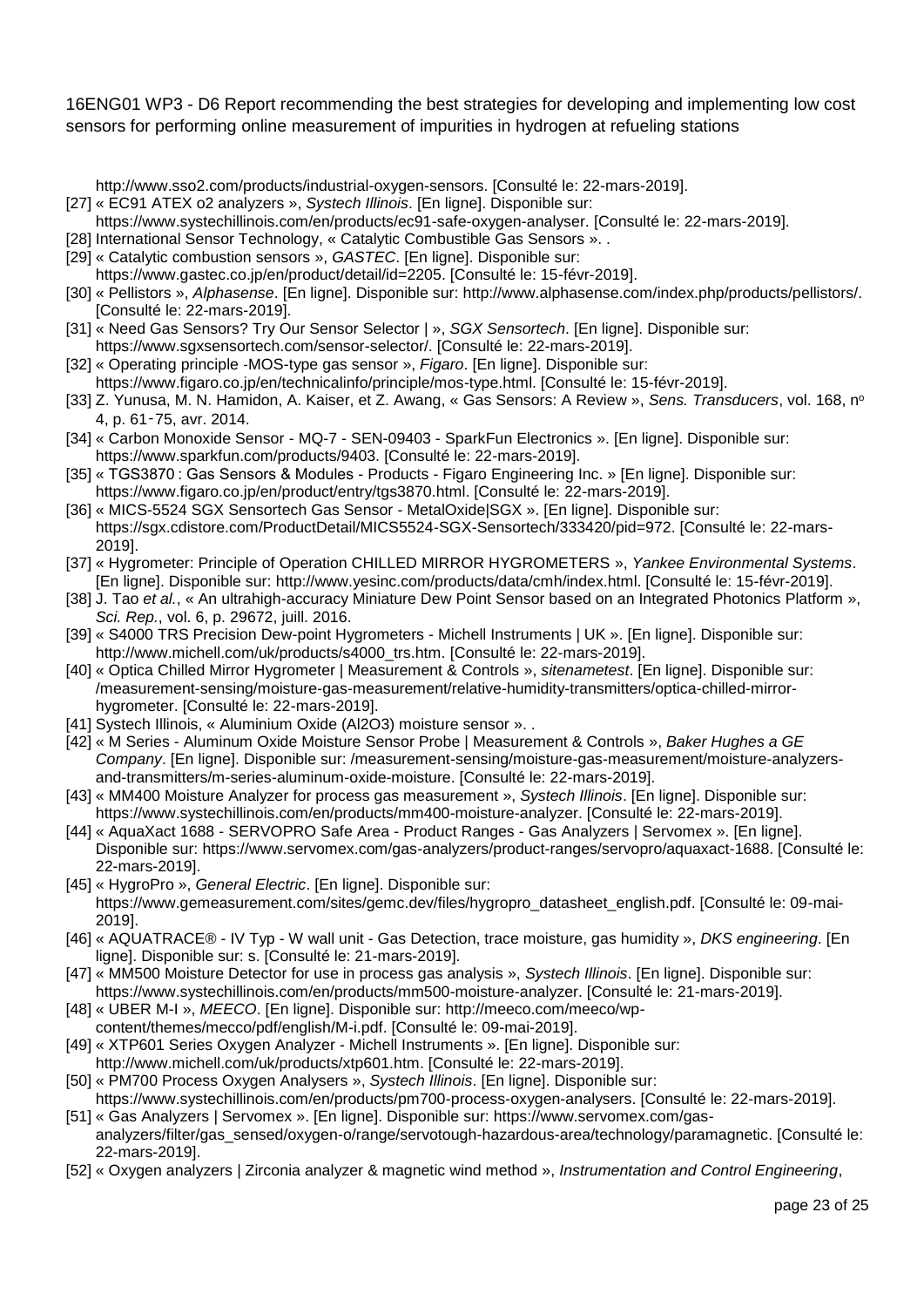[30-mars-2018. .](https://www.zotero.org/google-docs/?NSpjVk)

- [53] « [Zirconia Oxygen Analysis](https://www.zotero.org/google-docs/?NSpjVk) », *[Systech Illinois](https://www.zotero.org/google-docs/?NSpjVk)*[. \[En ligne\]. Disponible sur: support/technologies/zirconia-oxygen](https://www.zotero.org/google-docs/?NSpjVk)[analysis. \[Consulté le: 20-mars-2019\].](https://www.zotero.org/google-docs/?NSpjVk)
- [54] « ZIROX probe [Oxygen measurement in gases](https://www.zotero.org/google-docs/?NSpjVk) », *[DKS engineering](https://www.zotero.org/google-docs/?NSpjVk)*[. \[En ligne\]. Disponible sur:](https://www.zotero.org/google-docs/?NSpjVk)  [https://www.dks-engineering.de/en/products/oxygen-measurements/zirox-mini-probe-for-the-measurement-of](https://www.zotero.org/google-docs/?NSpjVk)[oxygen. \[Consulté le: 21-mars-2019\].](https://www.zotero.org/google-docs/?NSpjVk)
- [55] « [XZR400 Series Oxygen Analyzers -](https://www.zotero.org/google-docs/?NSpjVk) Michell Instruments | US ». [En ligne]. Disponible sur: [http://www.michell.com/us/products/xzr400\\_touch\\_screen.htm. \[Consulté le: 21-mars-2019\].](https://www.zotero.org/google-docs/?NSpjVk)
- [56] « [ZR800 Oxygen Analyzers](https://www.zotero.org/google-docs/?NSpjVk) », *[Systech Illinois](https://www.zotero.org/google-docs/?NSpjVk)*[. \[En ligne\]. Disponible sur:](https://www.zotero.org/google-docs/?NSpjVk)  [https://www.systechillinois.com/en/products/zr800-oxygen-analyzer. \[Consulté le: 21-mars-2019\].](https://www.zotero.org/google-docs/?NSpjVk)
- [57] [X. Liu, S. Cheng, H. Liu, S. Hu, D. Zhang, et H. Ning, «](https://www.zotero.org/google-docs/?NSpjVk) A Survey on Gas Sensing Technology », *[Sensors](https://www.zotero.org/google-docs/?NSpjVk)*[, vol.](https://www.zotero.org/google-docs/?NSpjVk)  [12, n](https://www.zotero.org/google-docs/?NSpjVk)º 7, p. 9635-[9665, juill. 2012.](https://www.zotero.org/google-docs/?NSpjVk)
- [58] « [Fundamental Technology of Ball SAW Device for Hydrogen Gas Sensor Established](https://www.zotero.org/google-docs/?NSpjVk) », *[Tohoku University](https://www.zotero.org/google-docs/?NSpjVk)*[. \[En](https://www.zotero.org/google-docs/?NSpjVk)  [ligne\]. Disponible sur: http://www.bureau.tohoku.ac.jp/kohyo/kokusai/06Feb3research-overview.htm. \[Consulté](https://www.zotero.org/google-docs/?NSpjVk)  [le: 19-mars-2019\].](https://www.zotero.org/google-docs/?NSpjVk)
- [59] P. Michael, « ASA 148th Meeting Lay Language Papers [Chemical Detection With a MEMS Microphone](https://www.zotero.org/google-docs/?NSpjVk) », 16 [nov-2004. \[En ligne\]. Disponible sur: http://acoustics.org/pressroom/httpdocs/148th/pedersen.html. \[Consulté le:](https://www.zotero.org/google-docs/?NSpjVk)  [20-mars-2019\].](https://www.zotero.org/google-docs/?NSpjVk)
- [60] « [Photoacoustic Spectroscopy \(PAS\)](https://www.zotero.org/google-docs/?NSpjVk) », *[LumaSense Technologies](https://www.zotero.org/google-docs/?NSpjVk)*[. \[En ligne\]. Disponible sur:](https://www.zotero.org/google-docs/?NSpjVk)  [https://www.lumasenseinc.com/EN/products/technology-overview/our-technologies/pas/photoacoustic](https://www.zotero.org/google-docs/?NSpjVk)[spectroscopy.html. \[Consulté le: 19-mars-2019\].](https://www.zotero.org/google-docs/?NSpjVk)
- [61] « [H2S / H2O / CO2 in \(natural\) gas treatment](https://www.zotero.org/google-docs/?NSpjVk) », *[Hobre.com](https://www.zotero.org/google-docs/?NSpjVk)*[. .](https://www.zotero.org/google-docs/?NSpjVk)
- [62] « PID [Photoionization detector](https://www.zotero.org/google-docs/?NSpjVk) », *[ENVIEQ \[STORE\]](https://www.zotero.org/google-docs/?NSpjVk)*[. .](https://www.zotero.org/google-docs/?NSpjVk)